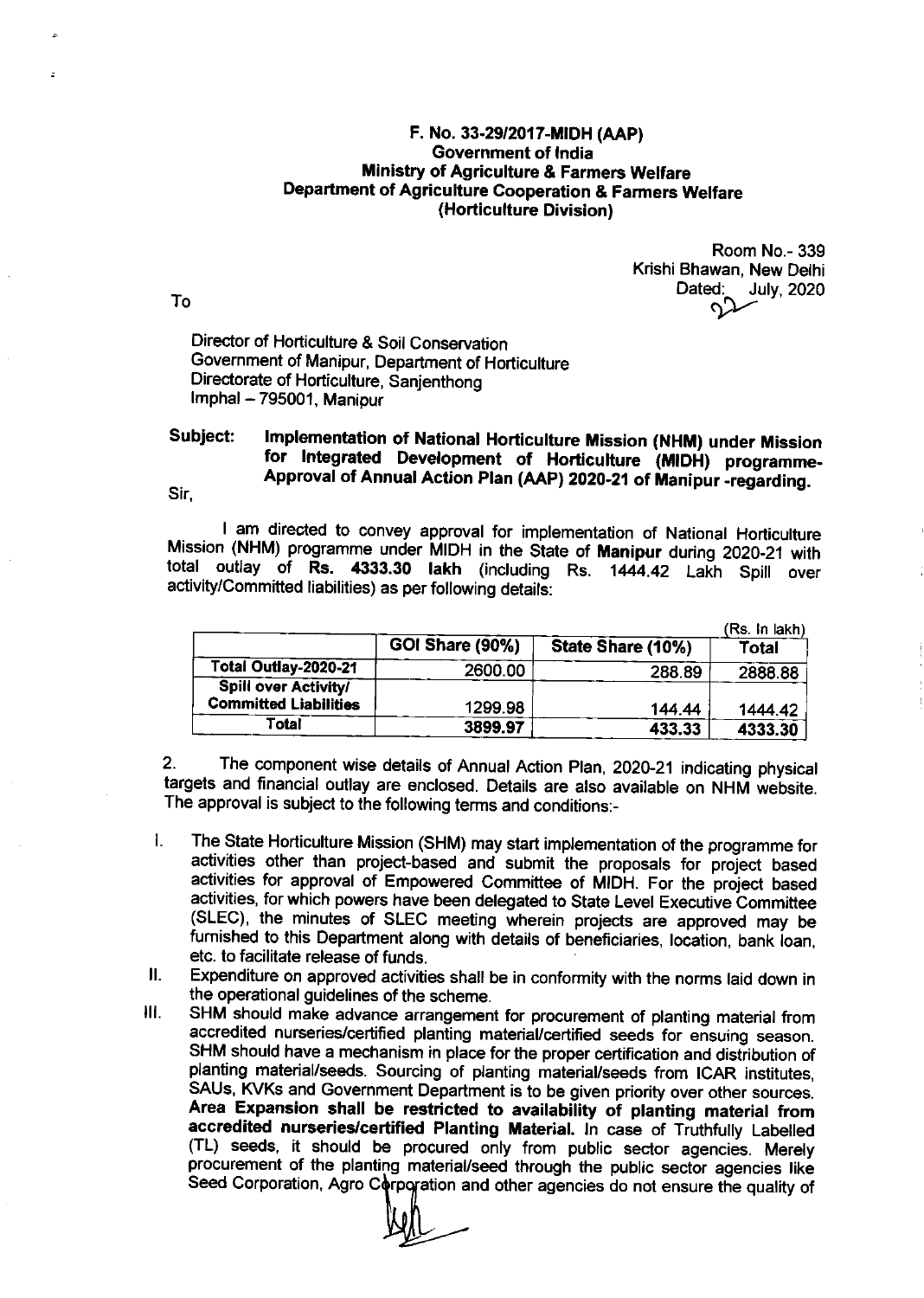planting material/seed as they do not produce the same. SHM should ensure that these public sector agencies procure certified material and in case certified material is not available, seedlings/ TL seeds are to be procured only from ICAR institutes, SAUs, KVKs and Government Departments.

- IV More focus is to be given on enhancing productivity of horliculture crops for the holistic development supported with infrastructure for Pre- and Post- Harvest Management and Marketing.
- To improve the productivity of existing old and senile orchards, there is need to  $\mathsf{V}$ . identify gaps and revise the existing strategy for achieving the desired results. A proper mechanism needs to be devised to disseminate technology and train farmers on rejuvenation technology. Exposure visit of farmers should be organized to those institutes/places where rejuvenation technology has been developed and also adopted by the farmers. Chief Consultants under NHM will visit the State and discuss this matter with the SHM.
- The programme for protected cultivation and lining of Community tanks/ponds should be taken up in close coordination with the Precision Farming Development Centre (PFDC) in the State. VI
- Protected Cultivation of vegetables should be promoted under NHM in clusters around major cities/metros. These clusters may be provided with other infrastructural facilities like pre-cooling units, cold storages, reefer vans, vending carts etc. and marketing arrangements may be tied up by linking with cooperatives/private retail chains like SAFAL, farmer markets. VII.
- Organic farming should be linked to certification. No separate funds will be provided for adoption of organic farming alone. Arrangements should also be made by the SHM or concerned agency for the marketing of organic produce. Selection of Service Provider Agencies is to be done by adoption of competitive bidding. vlll
- IPM measures should be need based and are to be taken affer clearly identifying the problem of pests/disease in the clusters. INM measures are to be adopted in the clusters to correct soil deficiency and reduce excessive dependence on chemical fertilizers. IX.
- The creation of water harvesting structure should be implemented in conjunction with Mahatma Gandhi National Rural Employment Guarantee Scheme (MNREGA) wherever feasible and should be compulsorily linked with the new area expansion and micro-irrigation programmes. x
- For implementation of horticulture mechanization, PHM, marketing and mobile/primary processing activities, SHM should make efforts to organize self-help groups, farmers' interest groups, growers association at local level and also involve Panchayats, Cooperatives, Producers Company etc. ln this regard, SHM is to play pro-active role and should appoint one senior level officer as nodal officer and make him responsible for these components. XI.
- Efforts should also be made for the buyback arrangements of the horticulture produce. xlt.
- SHM should involve State Agricultural University and ICAR lnstitutes in the State for the extension activities under NHM. xil.
- SHM shall document the Annual Report and success stories and furnish them to DAC&FW. xrv.
- The SHM should also conduct lmpact Evaluation Study through independent organization of repute in the State. xv.
- While implementing the NHM programme, convergence and synergy should be ensured with the other schemes like Micro Irrigation, RKVY, PKVY, MNREGS, National Mission on Medicinal Plants, AEZS of APEDA, Tribal Sub Plan, Mega Food Parks of Ministry of Food Processing lndustries, Watershed Development Programmes, BRGF and Schemes of the State Government. xvl.
- The Audited Statement of Accounts (ASA) for 201&.19 and Utilization Certificate for 2019-20, if not submitted so far, should be fumished to facilitate release of funds xvI during 2020-21.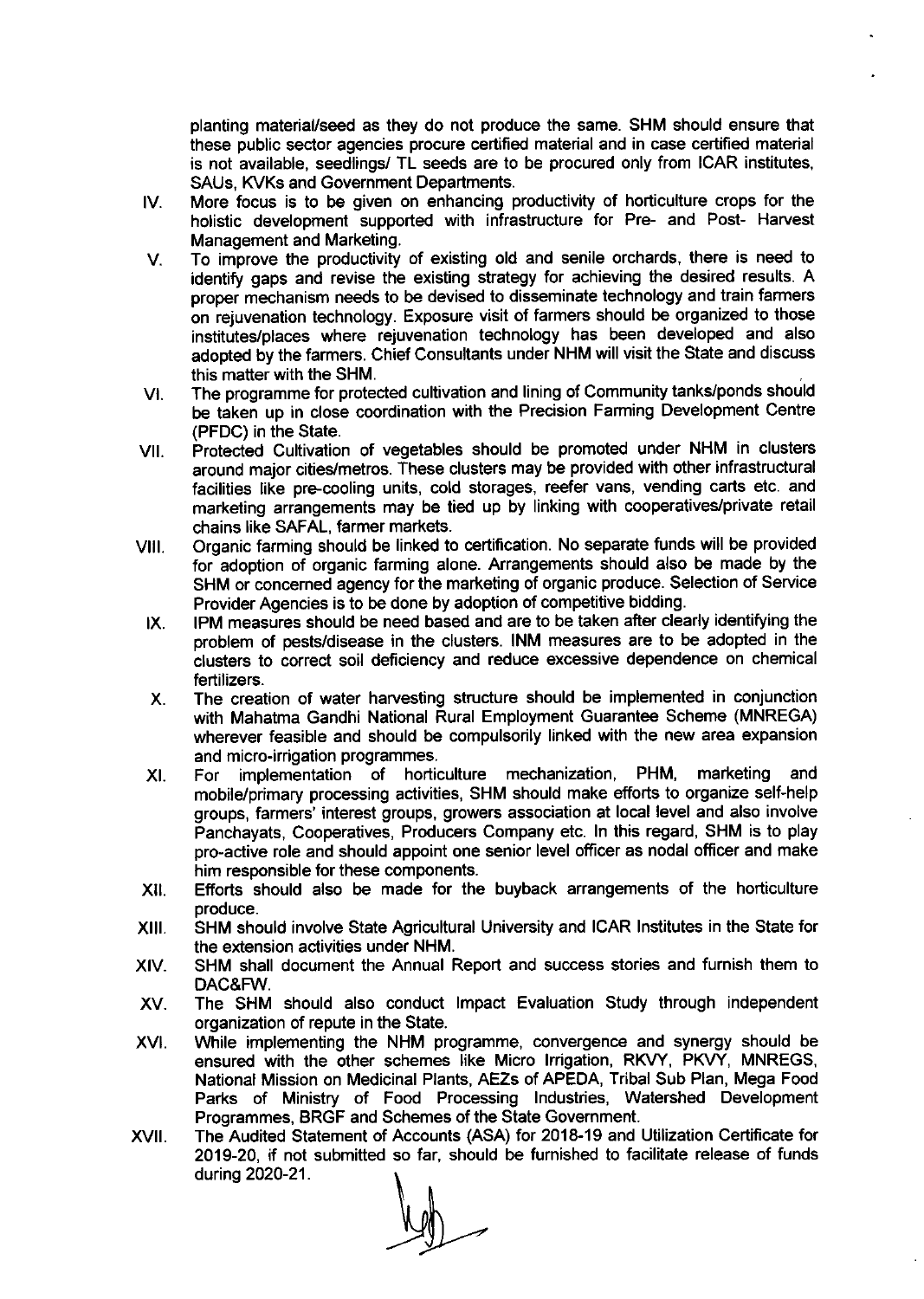- xvlil. According to the provisions of the Fiscal Responsibilities and Budget Management (FRBM) Act, 2003 and Rules thereof, regular feedback from the implementing agencies on the physical and financial progress of the activities is necessary for periodical review.
- $XIX$ The monthly physical and financial progress may be posted on the website www.midh.gov.in by the  $5<sup>th</sup>$  of every month and certified hard copy be furnished to this Department by the 10<sup>th</sup> of every month following the month under report.. Status of project based proposals need also to be uploaded on NHM website.
- xx Expenditure reported in the utilization certificate should match with the progress reported in HORTNET/DBT portal and will be used to consider the request from State for release of funds.
- XXI. SHM should ensure that all capacity building programs should be as per Qualification Pack (QP) of ASCI and only needs to be run in ASCI accredited training Institutes. Required entry of achievement needs to be done on Skill lndia portal.
- xxil. It may be noted that the release of funds would be subject to the furnishing of requisite information as mentioned above. In addition to that, a mid-term review would be undertaken at appropriate time.

3. In view of the directions of Department of Expenditure, Government of India, SHM is requested to restrict the expenditure under Mission Management activities to bare minimum and need based only.

4. No purchase of vehicles is permitted from the funds of MIDH.

5. .. 5. Approval of AAP may be reviewed/revised at any point of time depending upon<br>availability of budgetary resources in view of prevailing situation due to COVID 19.

Encl: as above

lfaithfully.

rub Under Secretary to the Government of lndia Ph. No.011-2338773 Email: midhaap@gmail.com , (

Copy to:

1 Tech. Dir. (NIC) for uploading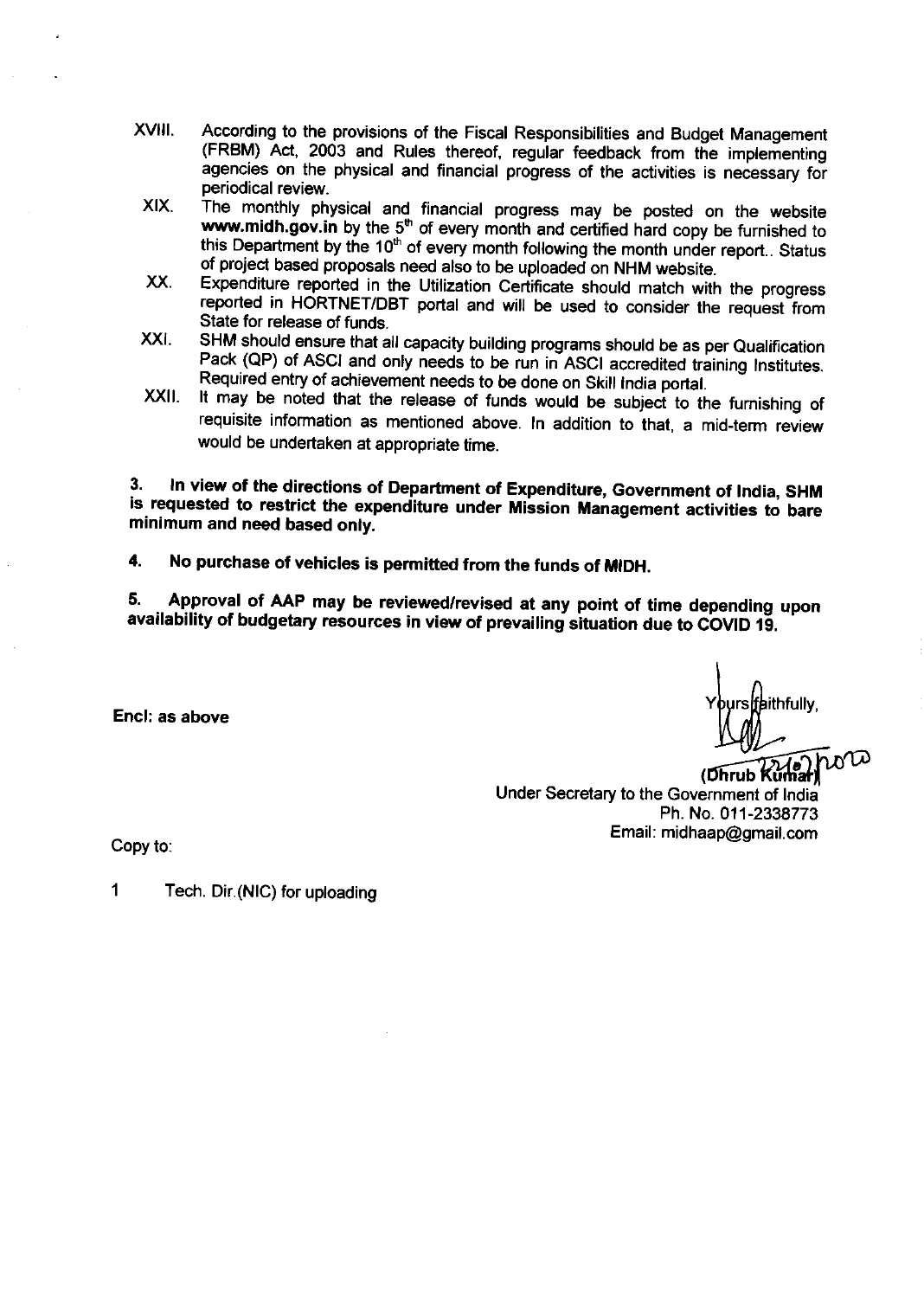|             |                                                                                                                                                                                                                                                      |                          |                            |                                                                         | N                                             |                             |                                                                                                                                                                                                                                                                                                                                                                                                              |                                                                                                                                                                                                                                                                                                                                                                                                                   |                                          |                                                      |                                           | ک         | S. No                                   |                            |                         |         |
|-------------|------------------------------------------------------------------------------------------------------------------------------------------------------------------------------------------------------------------------------------------------------|--------------------------|----------------------------|-------------------------------------------------------------------------|-----------------------------------------------|-----------------------------|--------------------------------------------------------------------------------------------------------------------------------------------------------------------------------------------------------------------------------------------------------------------------------------------------------------------------------------------------------------------------------------------------------------|-------------------------------------------------------------------------------------------------------------------------------------------------------------------------------------------------------------------------------------------------------------------------------------------------------------------------------------------------------------------------------------------------------------------|------------------------------------------|------------------------------------------------------|-------------------------------------------|-----------|-----------------------------------------|----------------------------|-------------------------|---------|
| Ķwi         | irrigation and trellis.<br>a) Integrated package                                                                                                                                                                                                     | (a) Cost intensive crops | <b>Fruits - Perennials</b> |                                                                         |                                               | Sub-total Planting material | b) Private Sector                                                                                                                                                                                                                                                                                                                                                                                            |                                                                                                                                                                                                                                                                                                                                                                                                                   | Small Nursery (1 ha)<br>a) Public Sector | <b>Production of planting material Public Sector</b> | Plantation Infrastructure and Development | N         | Activity                                |                            |                         |         |
|             |                                                                                                                                                                                                                                                      |                          |                            |                                                                         | Establishment of new gardens / Area Expansion |                             | R\$.<br>15 lakh/one ha unit                                                                                                                                                                                                                                                                                                                                                                                  | Rs. 15 lakh/one ha unit                                                                                                                                                                                                                                                                                                                                                                                           |                                          |                                                      |                                           | دە        | permissible<br>Maximum<br>1803          |                            |                         |         |
|             | survival rate of 75% in 2 <sup>nd</sup> year and 90%<br>drip irrigation, trellies and INM/IPM, in 3<br>planting material and cost of material for<br>in 3rd year).<br>installments of 60:20:20 subject to<br>of cost) for meeting the expenditure on |                          |                            | Fruit crops other than cost intensive crops using normal spacing (For a |                                               |                             | quality.<br>plants/tree spices/plantation crops per<br>minimum of 25,000 numbers of mandated<br>activity.<br>year, aromatic plants, duly certified for its<br>perennial vegetatively propagated fruit<br>subsidy of cost, subject to a maximum of<br>private sector, credit linked back-ended<br>Rs. 7.50 lakh/unit, as project based<br>100% to public sector and in case of<br>Each nursery will produce a | spices/plantation crops aromatic plants<br>per year, duly certified for its quality.<br>propagated fruit plants/tree<br>produce a minimum of 25,000 numbers of<br>subsidy @ 50% of cost, subject to a<br>private sector, credit linked back-ended<br>mandated perennial vegetatively<br>based activity.<br>maximum of Rs. 7.50 lakh/unit, as project<br>100% to public sector and in case of<br>Each nursery will |                                          |                                                      |                                           | ٠         | Pattern of Assistance                   | <b>Action Plan 2020-21</b> | Anual Action Plan of Ma |         |
| မ           |                                                                                                                                                                                                                                                      |                          |                            |                                                                         |                                               | $\frac{4.00}{5}$            | $\overline{0}$                                                                                                                                                                                                                                                                                                                                                                                               | N                                                                                                                                                                                                                                                                                                                                                                                                                 |                                          |                                                      |                                           | ŲΊ,       | Target<br>$\overline{\mathbf{v}}$<br>ड् |                            |                         |         |
| 36.00       |                                                                                                                                                                                                                                                      |                          |                            |                                                                         |                                               | 45.00                       | 15.00                                                                                                                                                                                                                                                                                                                                                                                                        | 30.00                                                                                                                                                                                                                                                                                                                                                                                                             |                                          |                                                      |                                           | O)        | Outlay<br>En.                           | AAP 2020-21                | nipur, 2020-21          | 2888.88 |
| 32.40       |                                                                                                                                                                                                                                                      |                          |                            |                                                                         |                                               | $-0.50$                     | 13.50                                                                                                                                                                                                                                                                                                                                                                                                        | 27.00                                                                                                                                                                                                                                                                                                                                                                                                             |                                          |                                                      |                                           |           | GOI Share<br>%06                        |                            |                         |         |
| $rac{c}{c}$ |                                                                                                                                                                                                                                                      |                          |                            |                                                                         |                                               | 4.50                        | $\vec{e}$                                                                                                                                                                                                                                                                                                                                                                                                    | 3.00                                                                                                                                                                                                                                                                                                                                                                                                              |                                          |                                                      |                                           | œ         | Share<br>State<br>10%                   |                            |                         |         |
| န္တ         |                                                                                                                                                                                                                                                      |                          |                            |                                                                         | $\overline{3.00}$                             |                             | ω                                                                                                                                                                                                                                                                                                                                                                                                            |                                                                                                                                                                                                                                                                                                                                                                                                                   |                                          |                                                      |                                           | ဖ         | Target<br>ਟ੍ਰੋ<br><b>Spill Over</b>     |                            |                         |         |
| 81.60       |                                                                                                                                                                                                                                                      |                          |                            |                                                                         | 22.50                                         |                             | 22.50                                                                                                                                                                                                                                                                                                                                                                                                        | 0.00                                                                                                                                                                                                                                                                                                                                                                                                              |                                          |                                                      |                                           | $\vec{0}$ | Outlay<br>Ë                             |                            |                         | 1417.72 |
|             |                                                                                                                                                                                                                                                      |                          |                            |                                                                         |                                               |                             | 8                                                                                                                                                                                                                                                                                                                                                                                                            | Minutes<br>facilitate<br>funds.<br>along with<br>bank<br>beneficiareis<br>meeting to be submitted<br><b>Dann</b><br>release<br>$\mathbf{Q}$<br>details<br>localiton,<br>ក្តិ<br><b>SLEC</b><br>$\overline{a}$<br>$\Omega$ ភ                                                                                                                                                                                       |                                          |                                                      |                                           |           | Remarks                                 | Rs. in Lakhs)              |                         |         |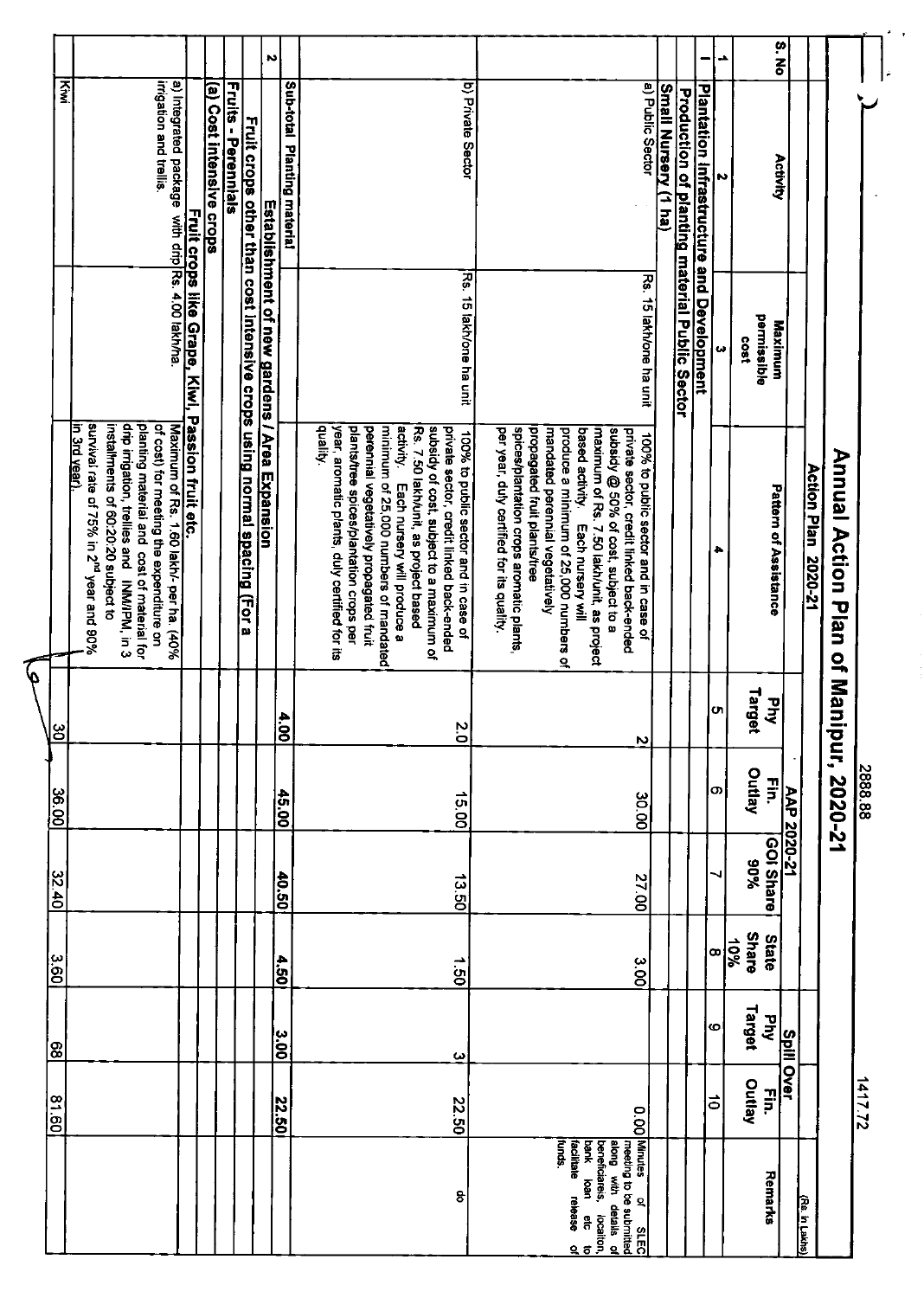| 0.00<br>0.00<br>19.68<br>19.68<br>0.00<br>$\overline{0.00}$<br>0.00<br>0.00<br>89<br>0.00<br>ౚ<br>$\frac{1}{2}$<br>$\overline{8}$<br>0.00<br>$\overline{8}$<br>$\overline{\bullet}$<br>$\circ$<br>0.00<br>68.00<br>O)<br>0.66<br>0.66<br>$\overline{0}$<br>1.64<br>1.64<br>0.00<br>0.00<br>4.80<br>5.48<br>2.72<br>7.52<br>1.88<br>10%<br>$\infty$<br>0.00<br>5.91<br>$\frac{1}{6}$<br>43.20<br>67.68<br>$\overline{0.00}$<br>14.77<br>24.48<br>0.00<br>14.77<br>49.28<br>16.88<br>6.56<br>6.56<br>$\overline{0}$<br>0.00<br>48.00<br>75.20<br>16.41<br>27.20<br>16.41<br>54.75<br>OO O<br>18.75<br>Ø<br>50<br>60<br>0.00<br>ō<br>င္တြ<br>68<br>120<br>188.00<br>80.00<br>$\overline{\mathbf{S}}$<br>Ю<br>$\overline{\epsilon}$<br>For (a) and (b) above, in the case of TSP<br>$\frac{1}{2}$<br>Maximum of Rs. 0.35 lakh/ha (40% of<br>expenditure on<br>st of INM/IPM in<br>Lakshadweep Islands, assistance will be<br>For (a) and (b) above, in<br>survival rate of 75% in 2 <sup>nd</sup> year and 90%<br>$\overline{\mathbf{z}}$<br>đ<br>planting material and cost of INM/PM in<br>three installments of 60:20:20 subject to<br>expenditure on<br>Islands,<br>Maximum of Rs. 1.20 lakh/ha (40% of the<br>cost) for meeting expenditure on planting<br>of material for<br>@ 50% of cost in 2 installments (75:25)<br>Andaman<br>Maximum of Rs. 0.50 lakh/ha (40%<br>installments.<br>Maximum of Rs. 1.20 lakh/ha (40 % of<br>cost) for meeting the expenditure on<br>Nicobar<br>material, drip irrigation and cost of<br>assistance will be @ 50% of cost.<br>Lakshadweep<br>drip system, INM/IPM etc., in 2<br>the case of TSP areas<br>planting material and cost<br>planting material and cost<br>material for INM/IPM, in 2<br>cost) for meeting the<br>cost) for meeting the<br>۰ŏ<br>2 installments (75:25).<br>÷<br>Andaman<br>Nicobar and<br>in 3rd year.<br>areas,<br>Rs. 3.00 lakh/ha<br>integrated package with Rs. 3.00 lakh/ha<br>b) Without integration: Passion Rs. 1.25 lakh/ha<br>Rs.87,500/ha<br>cost<br>m<br>Sub total<br>with<br>maintainance with Integration<br>maintainance Integration<br>package<br>Sub total maintainance<br>Sub total maintainance<br>iv) Pineapple (sucker)<br>b) Without integration<br>N<br>v) Banana (TC)<br>a) Integrated<br>drip irrigation.<br>Passion fruit | Activity         | Maximum     | <b>Pattern of Assistance</b> | $\overline{P}$ | Fin.   | GOI Share | State | र्नुह<br>वि | Outlay<br>Ë. | Remarks |
|---------------------------------------------------------------------------------------------------------------------------------------------------------------------------------------------------------------------------------------------------------------------------------------------------------------------------------------------------------------------------------------------------------------------------------------------------------------------------------------------------------------------------------------------------------------------------------------------------------------------------------------------------------------------------------------------------------------------------------------------------------------------------------------------------------------------------------------------------------------------------------------------------------------------------------------------------------------------------------------------------------------------------------------------------------------------------------------------------------------------------------------------------------------------------------------------------------------------------------------------------------------------------------------------------------------------------------------------------------------------------------------------------------------------------------------------------------------------------------------------------------------------------------------------------------------------------------------------------------------------------------------------------------------------------------------------------------------------------------------------------------------------------------------------------------------------------------------------------------------------------------------------------------------------------------------------------------------------------------------------------------------------------------------------------------------------------------------------------------------------------------------------------------------------------------------------------------------------------------------------------------------------------------------------------------------------|------------------|-------------|------------------------------|----------------|--------|-----------|-------|-------------|--------------|---------|
|                                                                                                                                                                                                                                                                                                                                                                                                                                                                                                                                                                                                                                                                                                                                                                                                                                                                                                                                                                                                                                                                                                                                                                                                                                                                                                                                                                                                                                                                                                                                                                                                                                                                                                                                                                                                                                                                                                                                                                                                                                                                                                                                                                                                                                                                                                                     |                  | permissible |                              | Target         | Outlay | 90%       | Share | Target      |              |         |
|                                                                                                                                                                                                                                                                                                                                                                                                                                                                                                                                                                                                                                                                                                                                                                                                                                                                                                                                                                                                                                                                                                                                                                                                                                                                                                                                                                                                                                                                                                                                                                                                                                                                                                                                                                                                                                                                                                                                                                                                                                                                                                                                                                                                                                                                                                                     |                  |             |                              |                |        |           |       |             |              |         |
|                                                                                                                                                                                                                                                                                                                                                                                                                                                                                                                                                                                                                                                                                                                                                                                                                                                                                                                                                                                                                                                                                                                                                                                                                                                                                                                                                                                                                                                                                                                                                                                                                                                                                                                                                                                                                                                                                                                                                                                                                                                                                                                                                                                                                                                                                                                     |                  |             |                              |                |        |           |       |             |              |         |
|                                                                                                                                                                                                                                                                                                                                                                                                                                                                                                                                                                                                                                                                                                                                                                                                                                                                                                                                                                                                                                                                                                                                                                                                                                                                                                                                                                                                                                                                                                                                                                                                                                                                                                                                                                                                                                                                                                                                                                                                                                                                                                                                                                                                                                                                                                                     |                  |             |                              |                |        |           |       |             |              |         |
|                                                                                                                                                                                                                                                                                                                                                                                                                                                                                                                                                                                                                                                                                                                                                                                                                                                                                                                                                                                                                                                                                                                                                                                                                                                                                                                                                                                                                                                                                                                                                                                                                                                                                                                                                                                                                                                                                                                                                                                                                                                                                                                                                                                                                                                                                                                     |                  |             |                              |                |        |           |       |             |              |         |
|                                                                                                                                                                                                                                                                                                                                                                                                                                                                                                                                                                                                                                                                                                                                                                                                                                                                                                                                                                                                                                                                                                                                                                                                                                                                                                                                                                                                                                                                                                                                                                                                                                                                                                                                                                                                                                                                                                                                                                                                                                                                                                                                                                                                                                                                                                                     |                  |             |                              |                |        |           |       |             |              |         |
|                                                                                                                                                                                                                                                                                                                                                                                                                                                                                                                                                                                                                                                                                                                                                                                                                                                                                                                                                                                                                                                                                                                                                                                                                                                                                                                                                                                                                                                                                                                                                                                                                                                                                                                                                                                                                                                                                                                                                                                                                                                                                                                                                                                                                                                                                                                     |                  |             |                              |                |        |           |       |             |              |         |
|                                                                                                                                                                                                                                                                                                                                                                                                                                                                                                                                                                                                                                                                                                                                                                                                                                                                                                                                                                                                                                                                                                                                                                                                                                                                                                                                                                                                                                                                                                                                                                                                                                                                                                                                                                                                                                                                                                                                                                                                                                                                                                                                                                                                                                                                                                                     |                  |             |                              |                |        |           |       |             |              |         |
|                                                                                                                                                                                                                                                                                                                                                                                                                                                                                                                                                                                                                                                                                                                                                                                                                                                                                                                                                                                                                                                                                                                                                                                                                                                                                                                                                                                                                                                                                                                                                                                                                                                                                                                                                                                                                                                                                                                                                                                                                                                                                                                                                                                                                                                                                                                     |                  |             |                              |                |        |           |       |             |              |         |
|                                                                                                                                                                                                                                                                                                                                                                                                                                                                                                                                                                                                                                                                                                                                                                                                                                                                                                                                                                                                                                                                                                                                                                                                                                                                                                                                                                                                                                                                                                                                                                                                                                                                                                                                                                                                                                                                                                                                                                                                                                                                                                                                                                                                                                                                                                                     |                  |             |                              |                |        |           |       |             |              |         |
|                                                                                                                                                                                                                                                                                                                                                                                                                                                                                                                                                                                                                                                                                                                                                                                                                                                                                                                                                                                                                                                                                                                                                                                                                                                                                                                                                                                                                                                                                                                                                                                                                                                                                                                                                                                                                                                                                                                                                                                                                                                                                                                                                                                                                                                                                                                     |                  |             |                              |                |        |           |       |             |              |         |
|                                                                                                                                                                                                                                                                                                                                                                                                                                                                                                                                                                                                                                                                                                                                                                                                                                                                                                                                                                                                                                                                                                                                                                                                                                                                                                                                                                                                                                                                                                                                                                                                                                                                                                                                                                                                                                                                                                                                                                                                                                                                                                                                                                                                                                                                                                                     |                  |             |                              |                |        |           |       |             |              |         |
|                                                                                                                                                                                                                                                                                                                                                                                                                                                                                                                                                                                                                                                                                                                                                                                                                                                                                                                                                                                                                                                                                                                                                                                                                                                                                                                                                                                                                                                                                                                                                                                                                                                                                                                                                                                                                                                                                                                                                                                                                                                                                                                                                                                                                                                                                                                     | drip irrigation. |             |                              |                |        |           |       |             |              |         |
|                                                                                                                                                                                                                                                                                                                                                                                                                                                                                                                                                                                                                                                                                                                                                                                                                                                                                                                                                                                                                                                                                                                                                                                                                                                                                                                                                                                                                                                                                                                                                                                                                                                                                                                                                                                                                                                                                                                                                                                                                                                                                                                                                                                                                                                                                                                     |                  |             |                              |                |        |           |       |             |              |         |
|                                                                                                                                                                                                                                                                                                                                                                                                                                                                                                                                                                                                                                                                                                                                                                                                                                                                                                                                                                                                                                                                                                                                                                                                                                                                                                                                                                                                                                                                                                                                                                                                                                                                                                                                                                                                                                                                                                                                                                                                                                                                                                                                                                                                                                                                                                                     |                  |             |                              |                |        |           |       |             |              |         |
|                                                                                                                                                                                                                                                                                                                                                                                                                                                                                                                                                                                                                                                                                                                                                                                                                                                                                                                                                                                                                                                                                                                                                                                                                                                                                                                                                                                                                                                                                                                                                                                                                                                                                                                                                                                                                                                                                                                                                                                                                                                                                                                                                                                                                                                                                                                     |                  |             |                              |                |        |           |       |             |              |         |
|                                                                                                                                                                                                                                                                                                                                                                                                                                                                                                                                                                                                                                                                                                                                                                                                                                                                                                                                                                                                                                                                                                                                                                                                                                                                                                                                                                                                                                                                                                                                                                                                                                                                                                                                                                                                                                                                                                                                                                                                                                                                                                                                                                                                                                                                                                                     |                  |             |                              |                |        |           |       |             |              |         |
|                                                                                                                                                                                                                                                                                                                                                                                                                                                                                                                                                                                                                                                                                                                                                                                                                                                                                                                                                                                                                                                                                                                                                                                                                                                                                                                                                                                                                                                                                                                                                                                                                                                                                                                                                                                                                                                                                                                                                                                                                                                                                                                                                                                                                                                                                                                     |                  |             |                              |                |        |           |       |             |              |         |
|                                                                                                                                                                                                                                                                                                                                                                                                                                                                                                                                                                                                                                                                                                                                                                                                                                                                                                                                                                                                                                                                                                                                                                                                                                                                                                                                                                                                                                                                                                                                                                                                                                                                                                                                                                                                                                                                                                                                                                                                                                                                                                                                                                                                                                                                                                                     |                  |             |                              |                |        |           |       |             |              |         |
|                                                                                                                                                                                                                                                                                                                                                                                                                                                                                                                                                                                                                                                                                                                                                                                                                                                                                                                                                                                                                                                                                                                                                                                                                                                                                                                                                                                                                                                                                                                                                                                                                                                                                                                                                                                                                                                                                                                                                                                                                                                                                                                                                                                                                                                                                                                     |                  |             | installments (75:25).        |                |        |           |       |             |              |         |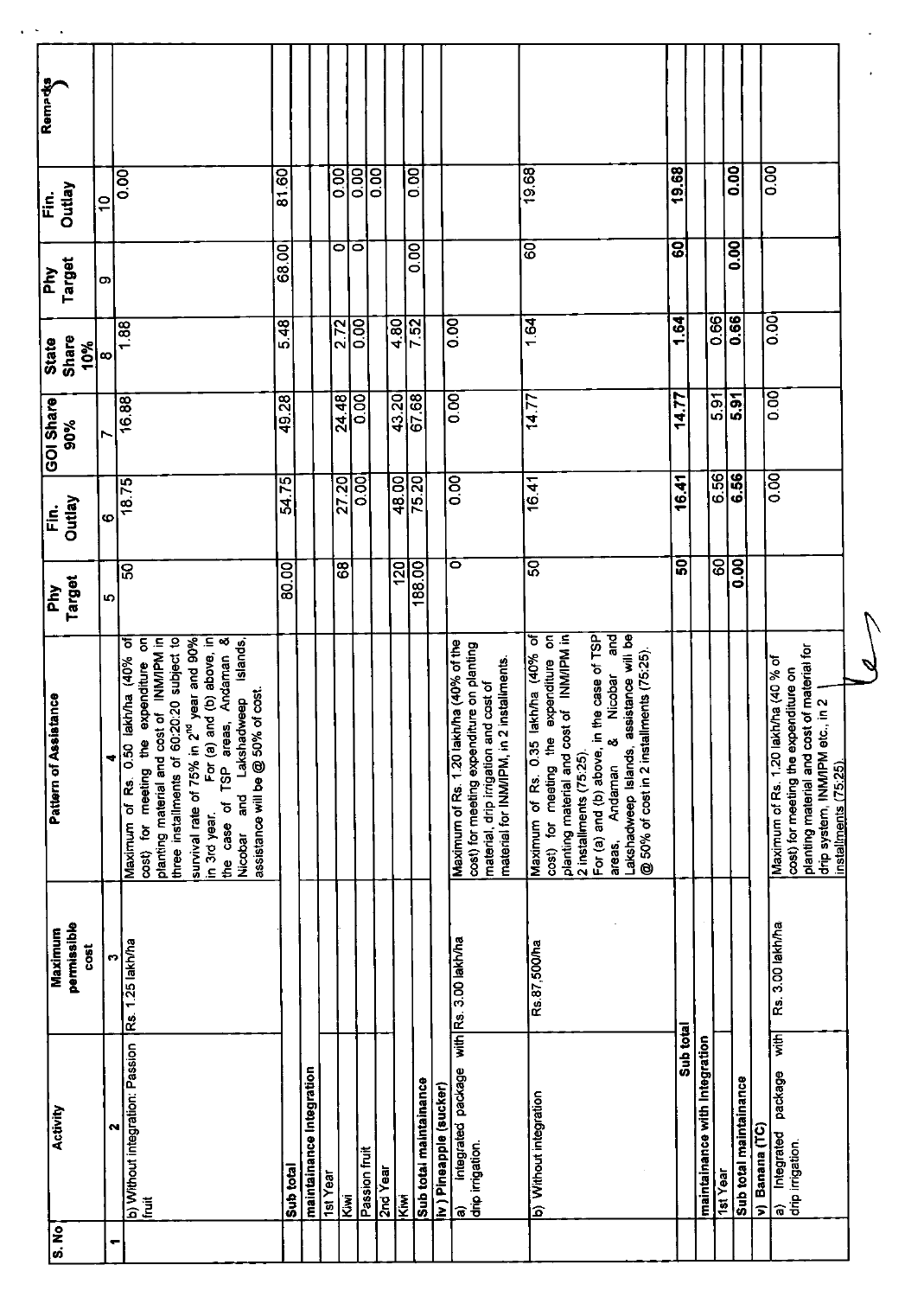|                                                                                                                                                                                                                                                                                      |                                                                                   |                        |                     |                                  |                   |                                                                                                                                                                                                      |                                                                                                                                                                                               |                                                                                                                                                                                            |             |                                     |           |                          |                 |                                                                                                                                                                                                                                                                                                                                                                | د             | S. No                                     |
|--------------------------------------------------------------------------------------------------------------------------------------------------------------------------------------------------------------------------------------------------------------------------------------|-----------------------------------------------------------------------------------|------------------------|---------------------|----------------------------------|-------------------|------------------------------------------------------------------------------------------------------------------------------------------------------------------------------------------------------|-----------------------------------------------------------------------------------------------------------------------------------------------------------------------------------------------|--------------------------------------------------------------------------------------------------------------------------------------------------------------------------------------------|-------------|-------------------------------------|-----------|--------------------------|-----------------|----------------------------------------------------------------------------------------------------------------------------------------------------------------------------------------------------------------------------------------------------------------------------------------------------------------------------------------------------------------|---------------|-------------------------------------------|
| a) Integrated package with drip<br>Irrigation                                                                                                                                                                                                                                        | ix) High density planting (mango, guava, litchi, pomegranate, appie, citrus etc). | Sub total maintainance | 1st Year            | maintainance without Integration | <b>Sub</b> total  |                                                                                                                                                                                                      | b) Without integration                                                                                                                                                                        | a) Integrated package with drip<br>irrigation.                                                                                                                                             | vii) Papaya | Sub total maintainance              | 1st Year  | maintainance Integration | Sub total       | $\overline{\mathbf{a}}$<br>Without integration                                                                                                                                                                                                                                                                                                                 | N             | Activity                                  |
| Rs. 1.50 lakh /ha                                                                                                                                                                                                                                                                    |                                                                                   |                        |                     |                                  |                   |                                                                                                                                                                                                      | <b>Rs. 60,000/ha</b>                                                                                                                                                                          | Rs. 2.00 lakh/ha.                                                                                                                                                                          |             |                                     |           |                          |                 | Rs. 1.25 lakh/ha                                                                                                                                                                                                                                                                                                                                               | ω             | permissible<br>Maximum<br>1803            |
| survival rate of 75% in 2nd year and 90%<br>of cost) for meeting the expenditure on<br>in 3 <sup>rd</sup> year).<br>installments of 60:20:20 subject to<br>INM/IPM, canopy management etc., in 3<br>planting material, cost of drip system,<br>Maximum of Rs. 0.60 lakh per ha. (40% |                                                                                   |                        |                     |                                  |                   | and Himalayan States,<br>cost in 2 installments (75:25).<br>Andaman & Nicobar and Lakshadweep<br>Islands,<br>For (a) and (b) above in the case of NE<br>assistance will be @ 50% of<br>TSP<br>areas, | installments (75.25).<br>cost) for meeting the expenditure on<br>planting material and cost of INM/IPM in 2<br>cost) for meeting<br>Maximum of Rs. 0.30 lakh/ha (50 % of<br>まぁ<br>expenditure | material, drip irrigation and cost of<br>cost) for meeting expenditure on planting<br>Maximum of Rs. 0.80 lakh/ha (40% of the<br>material for INM/PM, in 2 installments<br><u>(75:25).</u> |             |                                     |           |                          |                 | @ 50% of cost in 2 installments (75:25).<br>areas,<br>For (a) and (b) above, in the case of TSP<br>planting material and cost of INM/IPM in<br>cost) for meeting the expenditure<br>Lakshadweep Islands,<br>2 installments (75:25).<br>Max. of Rs. 0.50 lakh per ha, (40% of<br>Andaman<br>œ<br>assistance will be<br>Nicobar<br>$rac{9}{2}$<br>$\overline{a}$ | ۰             | Pattern of Assistance                     |
|                                                                                                                                                                                                                                                                                      |                                                                                   | $\bf{8}$               | ခြ                  |                                  | $\overline{50}$   |                                                                                                                                                                                                      | <b>SO.O</b>                                                                                                                                                                                   |                                                                                                                                                                                            |             | $\frac{200}{200}$                   |           |                          | $\frac{140}{1}$ | $\overrightarrow{40}$                                                                                                                                                                                                                                                                                                                                          | <sub>cn</sub> | Tarq<br>$\vec{F}$<br>Get                  |
| 0.00                                                                                                                                                                                                                                                                                 |                                                                                   |                        | $\frac{6.00}{6.00}$ |                                  | 11.25             |                                                                                                                                                                                                      | 11.25                                                                                                                                                                                         | o.oo                                                                                                                                                                                       |             | 31.25                               | 31.25     |                          | <b>65.63</b>    | <b>65.63</b>                                                                                                                                                                                                                                                                                                                                                   | စ             | Outlay<br>Ę                               |
| 0.00                                                                                                                                                                                                                                                                                 |                                                                                   | 5.40                   | 5.40                |                                  | 10.13             |                                                                                                                                                                                                      | 10.13                                                                                                                                                                                         | O.OO                                                                                                                                                                                       |             | 28.13                               | 28.13     |                          | 59.06           | 90.05                                                                                                                                                                                                                                                                                                                                                          |               | GOI Share<br>%06                          |
| 0.00                                                                                                                                                                                                                                                                                 |                                                                                   |                        | <u>0.60</u><br>0.60 |                                  | $\frac{1.13}{1}$  |                                                                                                                                                                                                      | $\frac{1}{5}$                                                                                                                                                                                 | 0.00                                                                                                                                                                                       |             | $\frac{3.13}{2}$                    | 3.13      |                          | თ<br> ე<br> ე   | თ<br>99                                                                                                                                                                                                                                                                                                                                                        | œ             | <b>Share</b><br>State<br>$\frac{10\%}{2}$ |
|                                                                                                                                                                                                                                                                                      |                                                                                   | $\bullet$              | 10                  |                                  | ଞ                 |                                                                                                                                                                                                      | <b>80.0</b>                                                                                                                                                                                   |                                                                                                                                                                                            |             | $\overline{6}$                      | $\bullet$ |                          | $\frac{26}{10}$ | 200                                                                                                                                                                                                                                                                                                                                                            | ဖ             | Target<br><b>Jan</b>                      |
| 0.00                                                                                                                                                                                                                                                                                 |                                                                                   | $\frac{1}{200}$        |                     |                                  | $\frac{18.00}{1}$ |                                                                                                                                                                                                      | 18.00                                                                                                                                                                                         | 0.00                                                                                                                                                                                       |             | $\frac{ \mathbf{S} }{ \mathbf{S} }$ |           |                          | 93.74           | 93.74                                                                                                                                                                                                                                                                                                                                                          | $\vec{c}$     | Outlay<br>Ę                               |
|                                                                                                                                                                                                                                                                                      |                                                                                   |                        |                     |                                  |                   |                                                                                                                                                                                                      |                                                                                                                                                                                               |                                                                                                                                                                                            |             |                                     |           |                          |                 |                                                                                                                                                                                                                                                                                                                                                                |               | <b>Remarks</b>                            |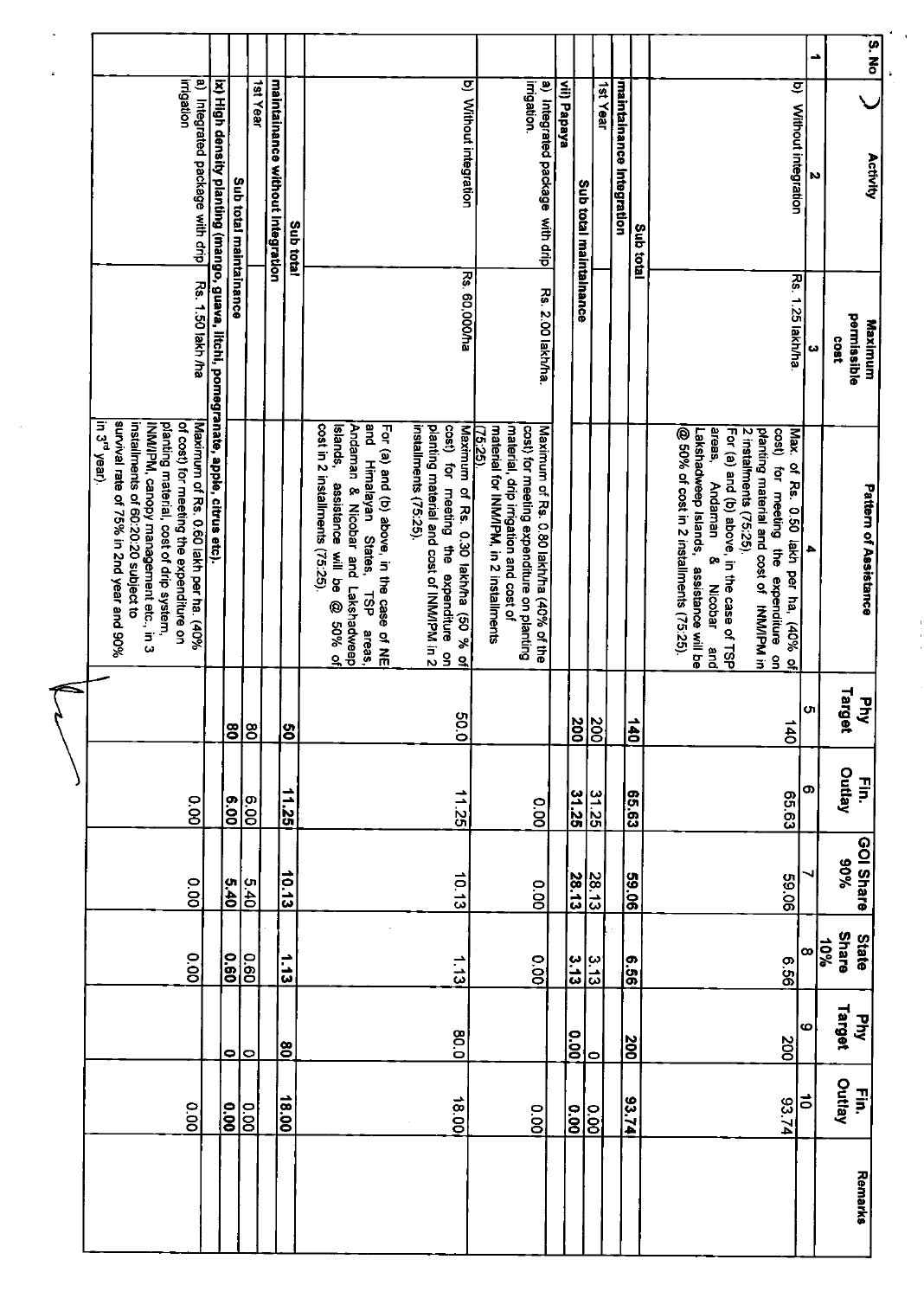| $\frac{1}{3}$ | Activity                                             | Maximum                                 | <b>Pattern of Assistance</b>                                                                                                                                                                                                                                                                                                                                                                                                                      | $\mathbf{F}$      | $\frac{c}{\overline{L}}$ | <b>GOI Share</b>         | State             | λή<br>Γ          | $\tilde{\bar{\mathbf{h}}}$ | Remades |
|---------------|------------------------------------------------------|-----------------------------------------|---------------------------------------------------------------------------------------------------------------------------------------------------------------------------------------------------------------------------------------------------------------------------------------------------------------------------------------------------------------------------------------------------------------------------------------------------|-------------------|--------------------------|--------------------------|-------------------|------------------|----------------------------|---------|
|               |                                                      | permissible<br>cost                     |                                                                                                                                                                                                                                                                                                                                                                                                                                                   | Target            | <b>Outlay</b>            | 90%                      | Share<br>10%      | Target           | Outlay                     |         |
|               |                                                      | M                                       | ₹                                                                                                                                                                                                                                                                                                                                                                                                                                                 |                   | Õ                        | r                        | œ                 | O)               | $\overline{10}$            |         |
| ┯             | N                                                    |                                         |                                                                                                                                                                                                                                                                                                                                                                                                                                                   | $\frac{5}{120.0}$ |                          | 32.40                    | 3.60              | 370.0            | 111.00                     |         |
|               | b) Without Integration: Citrus                       | Rs. 1.00 lakh/ha.                       | For (a) and (b) above, in the case of TSP<br>Lakshadweep Islands, assistance will be<br>@ 50% of cost in 3 Installments of 60.20 subject to survival rate of 75% in<br>Maximum of Rs. 0.40 lakh/ha (40% of the<br>cost) for meeting the expenditure on<br>planting material and cost of INM/IPM in<br>and<br>3 installments<br>Nicobar<br>2nd year and 90% in 3rd year)<br>3 installments (60:20:20).<br>$\infty$<br>cost in<br>Andaman<br>areas, |                   | 36.00                    |                          |                   |                  |                            |         |
|               | Apple                                                |                                         |                                                                                                                                                                                                                                                                                                                                                                                                                                                   | 20.0              | <b>8.00</b>              | 5.40                     | $\overline{0.60}$ |                  |                            |         |
|               | Sub total                                            |                                         |                                                                                                                                                                                                                                                                                                                                                                                                                                                   | $\overline{9}$    | 42.00                    | 37.80                    | 4.20              | 370              | $\mathbf{r}$               |         |
|               | maintainance without integration                     |                                         |                                                                                                                                                                                                                                                                                                                                                                                                                                                   |                   |                          |                          |                   |                  |                            |         |
|               | 1st Year                                             |                                         |                                                                                                                                                                                                                                                                                                                                                                                                                                                   |                   |                          |                          |                   |                  |                            |         |
|               | Citrus                                               |                                         |                                                                                                                                                                                                                                                                                                                                                                                                                                                   | 370.00            | 37.00                    | 33.30                    | 3.70              | o<br>O           | 0.00                       |         |
|               | Apple                                                |                                         |                                                                                                                                                                                                                                                                                                                                                                                                                                                   | 30.00             | 3.00                     | 2.70                     | 0.30              | $\overline{0}$   | 0.00                       |         |
|               | 2nd Year                                             |                                         |                                                                                                                                                                                                                                                                                                                                                                                                                                                   |                   |                          |                          | 6.02              |                  |                            |         |
|               | Citrus                                               |                                         |                                                                                                                                                                                                                                                                                                                                                                                                                                                   | 602.00            | 60.20                    | $\frac{54.18}{90.18}$    |                   |                  |                            |         |
|               | Sub total maintainance                               |                                         |                                                                                                                                                                                                                                                                                                                                                                                                                                                   | 1002.00           | 100.20                   |                          | 10.02             | $\overline{0}$   | 0.00                       |         |
|               | Vegetable (For maximum area of 2 ha per beneficiary) |                                         |                                                                                                                                                                                                                                                                                                                                                                                                                                                   |                   |                          |                          |                   |                  |                            |         |
|               | <b>Hybrid</b>                                        | Rs.50,000/ha                            | 40% of cost in general areas                                                                                                                                                                                                                                                                                                                                                                                                                      | 3220              | 805.00                   | 724.50                   | 80.50             | 575.00           | $\overline{143.75}$        |         |
|               | Sub-total                                            |                                         |                                                                                                                                                                                                                                                                                                                                                                                                                                                   | 3220              | 805.00                   | 724.50                   | 80.50             | 575.00           | 143.75                     |         |
|               | <b>Flowers</b>                                       | (For a maximum of 2 ha per beneficiary) |                                                                                                                                                                                                                                                                                                                                                                                                                                                   |                   |                          |                          |                   |                  |                            |         |
|               | Cut flowers                                          |                                         |                                                                                                                                                                                                                                                                                                                                                                                                                                                   |                   |                          |                          |                   |                  | 12.50                      |         |
|               | Small & Marginal Farmers                             | Rs. 1.00 lakh/ha                        | 40% of cost                                                                                                                                                                                                                                                                                                                                                                                                                                       | <b>20.0</b>       | 10.00                    | $\overline{50}$          | 100               | 25.0             |                            |         |
|               | Other farmers                                        | 음                                       | 25% of the cost                                                                                                                                                                                                                                                                                                                                                                                                                                   | ဒ္ဓ               | $\overline{6}$           | $\frac{0.00}{\sqrt{10}}$ | $\overline{0.00}$ |                  | 0.00                       |         |
|               | <b>Bulbulous</b> flowers                             |                                         |                                                                                                                                                                                                                                                                                                                                                                                                                                                   |                   |                          |                          |                   |                  | $\overline{18.75}$         |         |
|               | Small & Marginal Farmers                             | Rs. 1.50 lakh/ha                        | 40 % of the cost                                                                                                                                                                                                                                                                                                                                                                                                                                  |                   | $\frac{8}{100}$          | 0.OO                     | 0.00              | 25.0             | $\overline{0.00}$          |         |
|               | Other farmers                                        | ႙                                       | 25% of cost                                                                                                                                                                                                                                                                                                                                                                                                                                       |                   |                          | $\overline{0.00}$        | $\overline{0.00}$ |                  |                            |         |
|               | Sub-total flowers                                    |                                         |                                                                                                                                                                                                                                                                                                                                                                                                                                                   | 20.0              | 10.00                    | 9.00                     | 1.00              | 50.0             | 31.25                      |         |
| ÷             | Spices (For a maximum area of 4 ha per beneficiary)  |                                         |                                                                                                                                                                                                                                                                                                                                                                                                                                                   |                   |                          |                          |                   |                  |                            |         |
|               |                                                      |                                         |                                                                                                                                                                                                                                                                                                                                                                                                                                                   |                   |                          |                          |                   |                  | 15.00                      |         |
|               | Rhizomatic<br>Seed spice and<br>spices               | Rs.30,000/ha                            | Maximum of Rs. 12,000/- per ha. (40% of<br>planting material and cost of material for<br>INMIPM etc).<br>cost) for meeting the expenditure on                                                                                                                                                                                                                                                                                                     | $\overline{100}$  | 15.00                    | 13.50                    | 1.50              | 100              |                            |         |
|               | Sub-total spices                                     |                                         |                                                                                                                                                                                                                                                                                                                                                                                                                                                   | $\overline{100}$  | 15.00                    | 13.50                    | 1.50              | $\overline{100}$ | 15.00                      |         |
|               | <b>Grand Total Area Expansion</b>                    |                                         |                                                                                                                                                                                                                                                                                                                                                                                                                                                   | 3800.00           | $\frac{1020.03}{5}$      | 918.03                   | 102.00            | 1503.00          | 514.02                     |         |
|               | <b>Grand Total Area Expansion maintainance</b>       |                                         |                                                                                                                                                                                                                                                                                                                                                                                                                                                   | 1470.00           | 219.21                   | $\overline{197.29}$      | $\frac{21.92}{ }$ | 0.00             | 0.00                       |         |
|               | Mushrooms                                            |                                         |                                                                                                                                                                                                                                                                                                                                                                                                                                                   |                   |                          |                          |                   |                  |                            |         |
|               | Production unit<br>Public Sector                     |                                         |                                                                                                                                                                                                                                                                                                                                                                                                                                                   |                   |                          |                          |                   |                  | 0.00                       |         |
|               |                                                      | Rs. 20.00 lakh/ unit                    | 100% of the cost.                                                                                                                                                                                                                                                                                                                                                                                                                                 |                   | $\overline{5}$           | 0.00                     | $\overline{0}$    |                  |                            |         |

q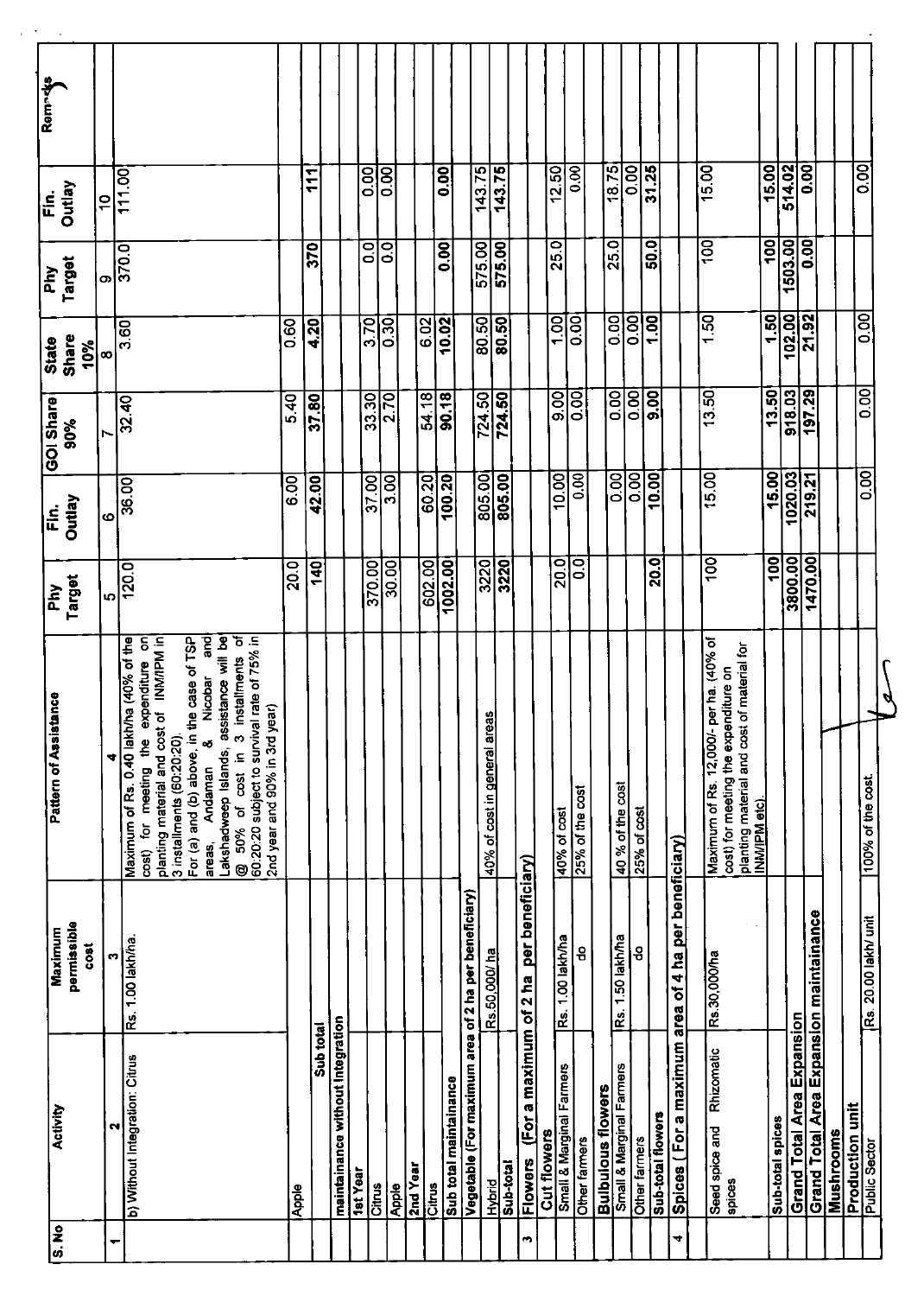|                        |            |                           |                   |                   |                  | <u>beneficiary.</u>                                                                                                                                                                  |                                                                       |                                                                                         | ŝ        |
|------------------------|------------|---------------------------|-------------------|-------------------|------------------|--------------------------------------------------------------------------------------------------------------------------------------------------------------------------------------|-----------------------------------------------------------------------|-----------------------------------------------------------------------------------------|----------|
|                        |            | o.oo                      | 0.00              | 0.00              |                  | unit should not exceed 200 Sqm per<br>50% of the cost limited to 20 units (each                                                                                                      | Rs. 450/Sq. m                                                         | iii) Bamboo structure                                                                   |          |
|                        |            | 0.00                      | 0.00              | O.OO              |                  | unit not to<br>50% of the cost limited<br>beneficiary).<br>exceed<br>ನ<br>ದಿ<br>ದಿ<br>units<br>Sq.m<br>(each<br>ዝ<br>ም                                                               | areas<br>Rs. 621/Sq. m for hilly                                      | ii) Wooden structure                                                                    |          |
|                        |            | o.oo                      | 00.00             | o.oo              |                  | lunit<br>50% of the cost limited to 20 units (each<br>beneficiary)<br><b>Dot</b><br>đ<br>exceed<br>200<br>Sq.m<br>$\overline{g}$                                                     | Rs. 540/Sq. m                                                         | ii) Wooden structure                                                                    |          |
|                        |            | 0.00                      | 0.00              | 0.00              |                  | beneficiary<br>50% of the cost limited to 4000 Sq.m per                                                                                                                              | Sq. m up to 4000 Sq. m)                                               | (i) Tubular structur                                                                    |          |
|                        |            | 0.00                      | 0.00              | o.oo              |                  | 50% of the cost limited to 4000<br><u>beneficiany</u><br>Sq.m per                                                                                                                    | Sg.m.up to 2080 Sg.m)<br>Rs. 844/Sq. m (>2080<br>Rs. 890/Sq. m (>1008 | (i) Tubular structur                                                                    |          |
| $\frac{5}{8}$          |            | 0.00                      | $\overline{00}$   | o.oo              |                  | 50% of the cost limited to 4000<br><b>beneficiary</b><br>Sq.m.per                                                                                                                    | m up to 1008 Sq. m)<br>Rs. 935/Sq.m (>500 Sq.                         | (i) Tubular structur                                                                    |          |
| $\overrightarrow{05}$  |            | $\frac{12.19}{ }$         | 109.71            | 121.90            | $\frac{2}{5}$    | 8                                                                                                                                                                                    | Rs. 1290/Sq.m                                                         | <b>Hilly areas</b>                                                                      |          |
|                        |            | $\overline{0.00}$         | 0.00              | o.o               |                  | 50% of the cost limited to 4000 Sq.m per<br>beneficiary.                                                                                                                             | Rs.1060/Sq.m                                                          | (i) Tubular structur                                                                    |          |
|                        |            |                           |                   |                   |                  |                                                                                                                                                                                      |                                                                       | (b) Naturally ventilated system                                                         |          |
|                        |            |                           |                   |                   |                  |                                                                                                                                                                                      | <b>Protected cultivation</b>                                          |                                                                                         | <b>o</b> |
| $\bullet$              |            | 4.95                      | 44.55             | 49.50             | ခြ               |                                                                                                                                                                                      |                                                                       | Sub-total                                                                               |          |
|                        |            | 2.70                      | 24.30             | 27.00             | မိ               | by the beneficiary                                                                                                                                                                   | areas                                                                 | Hilly areas                                                                             |          |
|                        |            | 2.25                      | 20.25             | 22.5              | မ္မ              | Rs. 1.50 lakhunit in plain 50% of cost. maintainance to be ensured<br><u>areas and the prime boneficiany.</u><br>Rs. 1.80 lakh/unit in hilly 50% of cost. maintainance to be ensured |                                                                       | Plain areas                                                                             |          |
|                        |            |                           |                   |                   |                  |                                                                                                                                                                                      |                                                                       | il) Water harvesting system for individuals-for storage of water in                     |          |
|                        |            |                           |                   |                   |                  |                                                                                                                                                                                      |                                                                       | i) Community tanks/on farm ponds/on farm water reservoirs with use of                   |          |
|                        |            |                           |                   |                   |                  |                                                                                                                                                                                      |                                                                       | Community tanks                                                                         |          |
|                        |            |                           |                   |                   |                  |                                                                                                                                                                                      |                                                                       | <b>Creation of Water resources</b>                                                      |          |
| 0                      |            | $\ddot{a}$                | $\overline{00.6}$ | 10.00             | <b>90</b>        |                                                                                                                                                                                      |                                                                       | Sub-total                                                                               |          |
|                        |            | $\ddot{0}$                | 8.00              | 10.00             |                  | 50% of the total cost subject to a<br>ha per beneficiary.<br>maximum of Rs. 20,000/ha limited to two                                                                                 | Rs. 40,000/ha                                                         | Canopy management. Mango<br>senile plantation including<br>Rejuvenation/ replacement of | <b>u</b> |
| 11.00<br>64.00         |            | 16.20                     | <u>145.80</u>     | <u>162.00</u>     | $\frac{25}{10}$  |                                                                                                                                                                                      |                                                                       | Sub-total mushrooms                                                                     |          |
| $\frac{2}{5}$<br>12.00 |            | 08 <sup>1</sup>           | 16.20             | 18.00             | $\frac{8}{10}$   | credit linked back ended subsidy.<br>Ş<br>40% of cost for private sector, for meeting<br>expenditure<br>$\overline{\mathbf{S}}$<br>infrastructure<br>86                              | Rs. 15 lakh/ unit                                                     | <b>Private Sector</b>                                                                   |          |
|                        |            | $\overline{0.00}$         | $\overline{0.00}$ | $\overline{0.00}$ |                  | 100% of the cost.                                                                                                                                                                    | Rs. 15 lakh/ unit                                                     | Public Sector                                                                           |          |
|                        |            |                           |                   |                   |                  |                                                                                                                                                                                      |                                                                       | Spawn making unit                                                                       |          |
| $0^{\circ}$<br>72.00   |            | 14.40                     | 129.60            | 144.00            | $\frac{1}{9}$    | credit linked back ended subsidy.<br>둥<br>40% of cost for private sector, for meeting<br>expenditure<br>$\frac{1}{2}$<br>infrastructure,<br>98                                       | Rs. 20.00 lakh/ unit                                                  | Private Sector                                                                          |          |
| $\vec{c}$              | ဖ          | $\infty$                  |                   | တ                 | lຫ               | ٠                                                                                                                                                                                    | ىئ                                                                    | N                                                                                       | ∸        |
| Outlay<br>$\mathbf{r}$ | Target     | Share<br>$\frac{10\%}{2}$ | %06               | Outlay            | Target           |                                                                                                                                                                                      | permissible<br>1803                                                   |                                                                                         |          |
|                        | <b>Phy</b> | <b>State</b>              | <b>GOI Share</b>  | FE.               | $\vec{\epsilon}$ | Pattern of Assistance                                                                                                                                                                | Maximum                                                               | <b>Activity</b>                                                                         | S. No    |

 $\bar{\mathcal{A}}$ 

 $\ddot{\phantom{a}}$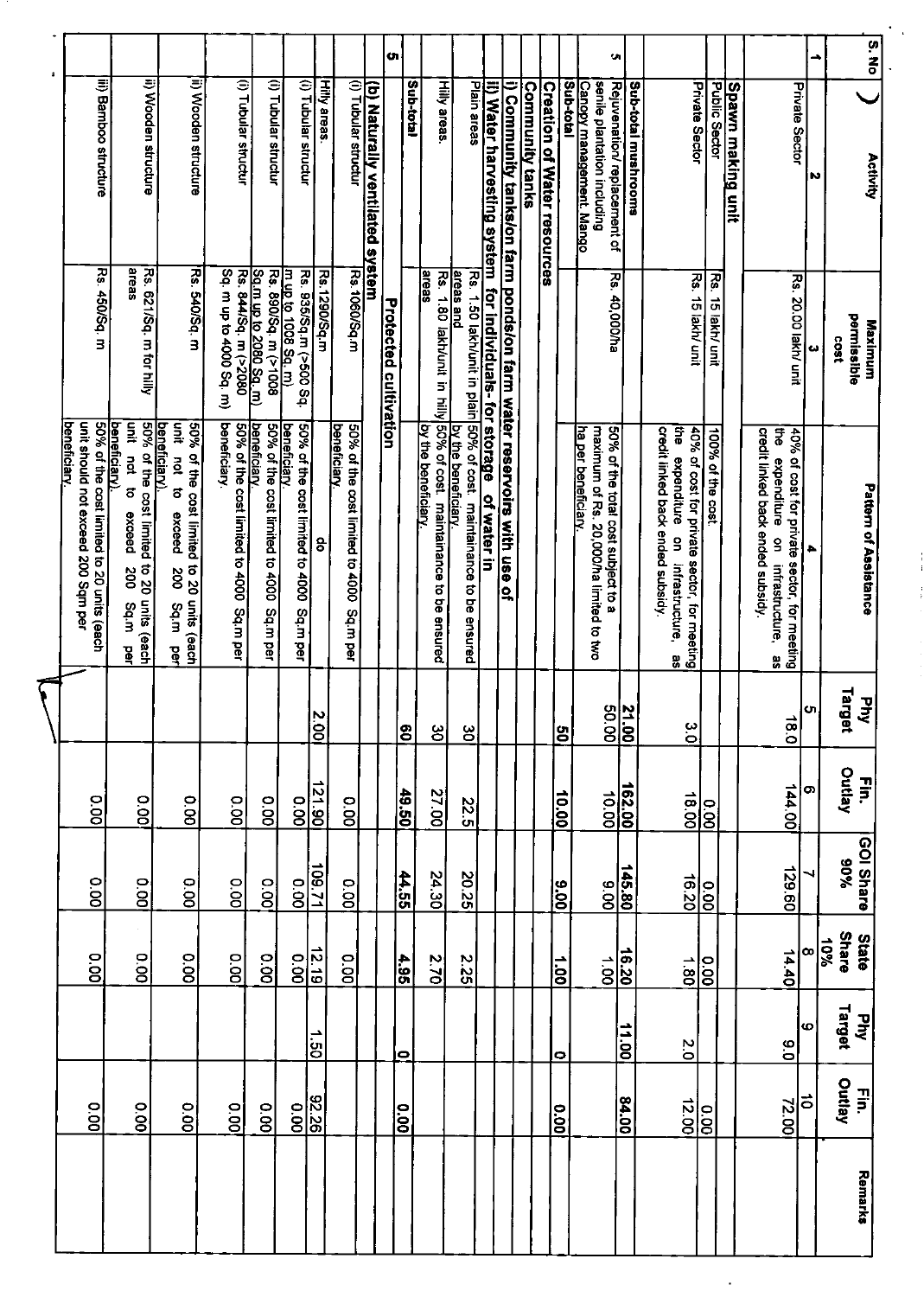| Remarks                    |                            |              |                                                                                 |                         |                                           |                                                                           |                    |                                      |                                                                      |                                                                             |                                                                                                              |                                                                               |                                                                                               |                                                                    |                                                    |                                                                                                    |                                                      |                                                                                         |                                                  |                                                                   |                                                                                    |                                                                                    |
|----------------------------|----------------------------|--------------|---------------------------------------------------------------------------------|-------------------------|-------------------------------------------|---------------------------------------------------------------------------|--------------------|--------------------------------------|----------------------------------------------------------------------|-----------------------------------------------------------------------------|--------------------------------------------------------------------------------------------------------------|-------------------------------------------------------------------------------|-----------------------------------------------------------------------------------------------|--------------------------------------------------------------------|----------------------------------------------------|----------------------------------------------------------------------------------------------------|------------------------------------------------------|-----------------------------------------------------------------------------------------|--------------------------------------------------|-------------------------------------------------------------------|------------------------------------------------------------------------------------|------------------------------------------------------------------------------------|
| VepnO<br>Ein.              |                            | $\mathbf{S}$ |                                                                                 |                         | $\overline{3}$                            | 11.04                                                                     |                    | 0.00                                 | 40.80                                                                | $\overline{0.00}$                                                           | oo.oo                                                                                                        | 0.00                                                                          | oo.o                                                                                          | oo.o                                                               | 0.00                                               | 0.00                                                                                               | $\overline{0.00}$                                    |                                                                                         | 144.10                                           |                                                                   | 30.00                                                                              | $0.001$ do                                                                         |
| Target<br>Phy              |                            | თ            |                                                                                 |                         |                                           | 600                                                                       |                    |                                      | 1.00                                                                 |                                                                             |                                                                                                              |                                                                               |                                                                                               |                                                                    |                                                    |                                                                                                    |                                                      |                                                                                         | 62.50                                            |                                                                   | 2500                                                                               |                                                                                    |
| Share<br>State             | 10%                        | œ            | 6.48                                                                            | $\overline{0.00}$       | $\overline{0.00}$                         | 0.92                                                                      | $rac{1}{2}$        | $\frac{1}{6}$                        | 8.16                                                                 | 0.00                                                                        | 0.00                                                                                                         | $\overline{\text{SO}}$                                                        | 5.18                                                                                          | loo<br>o                                                           | $\overline{0}$                                     | 0.00                                                                                               | 0.00                                                 | 2.10                                                                                    | 35.02                                            |                                                                   | 4.16                                                                               | 0.00                                                                               |
| <b>GOI Share</b><br>90%    |                            | Ņ            | 58.28                                                                           | 0.00                    | $\overline{000}$                          | 8.28                                                                      | 0.00               | 0.00                                 | 73.44                                                                | 0.00                                                                        | 0.00                                                                                                         | $\overline{0.00}$                                                             | 46.58                                                                                         | 0.00                                                               | 0.00                                               | $\overline{0.00}$                                                                                  | 0.00                                                 | 18.90                                                                                   | 315.18                                           |                                                                   | 37.48                                                                              | 0.00                                                                               |
| Fin.                       | <b>Outlay</b>              | O            | 64.75                                                                           |                         | 0.00                                      | $\frac{20}{9.20}$                                                         |                    | $\frac{8}{10}$                       | 81.60                                                                | 0.00                                                                        | 0.00                                                                                                         | 0.00                                                                          | 51.75                                                                                         | $\overline{0.00}$                                                  | $\frac{8}{2}$                                      | $\frac{8}{2}$                                                                                      | $\overline{0.00}$                                    | 21.00                                                                                   | 350.20                                           |                                                                   | 41.64                                                                              | 0.00                                                                               |
| $\sum_{i=1}^{n}$           | <b>Target</b>              | ιņ.          | $\overline{2.50}$                                                               |                         |                                           | <b>SO.</b>                                                                |                    |                                      | 2.00                                                                 |                                                                             |                                                                                                              |                                                                               | 2.50                                                                                          |                                                                    |                                                    |                                                                                                    |                                                      | ო                                                                                       | 62.00                                            |                                                                   | 3470                                                                               |                                                                                    |
| itance<br>Pattern of Assis |                            | 4            | 50% of the cost limited to 20 units (each<br>unit should not exceed 200 Sqm per | beneficiary.            | 50% of the total cost limited to 2 ha per | beneficiary.<br>50% of the total cost limited to 2 ha per<br>beneficiary. |                    | 50% of cost limited to 4000 Sq.m per | beneficiary.<br>50% of cost limited to 4000 Sq.m per<br>beneficiary. | each<br>unit not to exceed 200 Sq.m) per<br>50% of cost limited to 20 units | (each<br>unit not to exceed 200 Sq.m) per<br>beneficiary.<br>50% of cost limited to 20 units<br>beneficiary. | 50% of cost limited to 20 units (each unit<br>200 sq. m) per<br>not to exceed | beneficiary.<br>50% of cost limited to 20 units (each unit<br>200 sq. m) per<br>not to exceed | beneficiary.<br>50% of cost limited 1000 sq. m per<br>beneficiary. | 50% of cost limited 1000 sq. m per<br>beneficiary. | (each unit not to exceed 800 Sq. m per<br>4000 sq.m.<br>50% of the cost limited to<br>beneficiary) | 50% of cost limited to 5000 Sq.m per<br>beneficiary. | 50% of cost limited to 4000 Sq.m per<br>beneficiary.                                    |                                                  |                                                                   | 30% of cost subject to a maximum of Rs<br>1200/ha limited to 4.00 ha/ beneficiary. | 30% of cost subject to a maximum of Rs<br>1200/ha limited to 4.00 ha/ beneficiary. |
| Maximum                    | permissible<br><b>COST</b> |              | Rs. 518/Sq. m for hilly<br>areas                                                |                         | Rs. 32,000/ha                             | Rs. 36,800/ha for hilly<br>areas                                          |                    | Rs. 710/Sq m                         | Rs. 816/Sq.m for hilly<br>areas                                      | Rs. 492/Sq.m                                                                | Rs. 566/Sq.m for hilly<br>areas                                                                              | Rs.360/Sq.m                                                                   | Rs. 414/Sq. m for hilly<br>areas                                                              | Rs. 60/Sq.m                                                        | Rs.75/Sq.m for hilly<br>lareas.                    | Rs. 600/ Sq.m                                                                                      | Rs.35/- per Sq.m                                     | Rs.140/Sq.m                                                                             |                                                  |                                                                   | Rs. 4000/ha                                                                        | Rs. 4000/ha                                                                        |
| <b>Activity</b>            |                            | N            | iii) Bamboo structure                                                           | <b>Plastic Mulching</b> | C) Plastic Mul<br>Plastic Mulching        | Plastic Mulching                                                          | d) Shade Net House | <b>Tubular structure</b><br>l=       | i) Tubular structure                                                 | ii) Wooden structure                                                        | ii) Wooden structure                                                                                         | iii) Bamboo structure                                                         | iii) Bamboo structure                                                                         | Plastic Tunnels                                                    | Plastic Tunnels                                    | Walk in tunnels                                                                                    | e) Anti Bird/Anti Hail Nets                          | f) Cost of planting material &<br>vegetables grown in poly<br>cultivation of high value | Sub-total protected cultivation<br><b>Banoul</b> | Promotion of Integrated Nutrient Management(INM)/ Integrated Pest | Promotion of IPM                                                                   | Promotion of INM                                                                   |
| <u>၃</u><br> ဟ             |                            | ┯            |                                                                                 |                         |                                           |                                                                           |                    |                                      |                                                                      |                                                                             |                                                                                                              |                                                                               |                                                                                               |                                                                    |                                                    |                                                                                                    |                                                      |                                                                                         |                                                  | ِي                                                                |                                                                                    |                                                                                    |

l,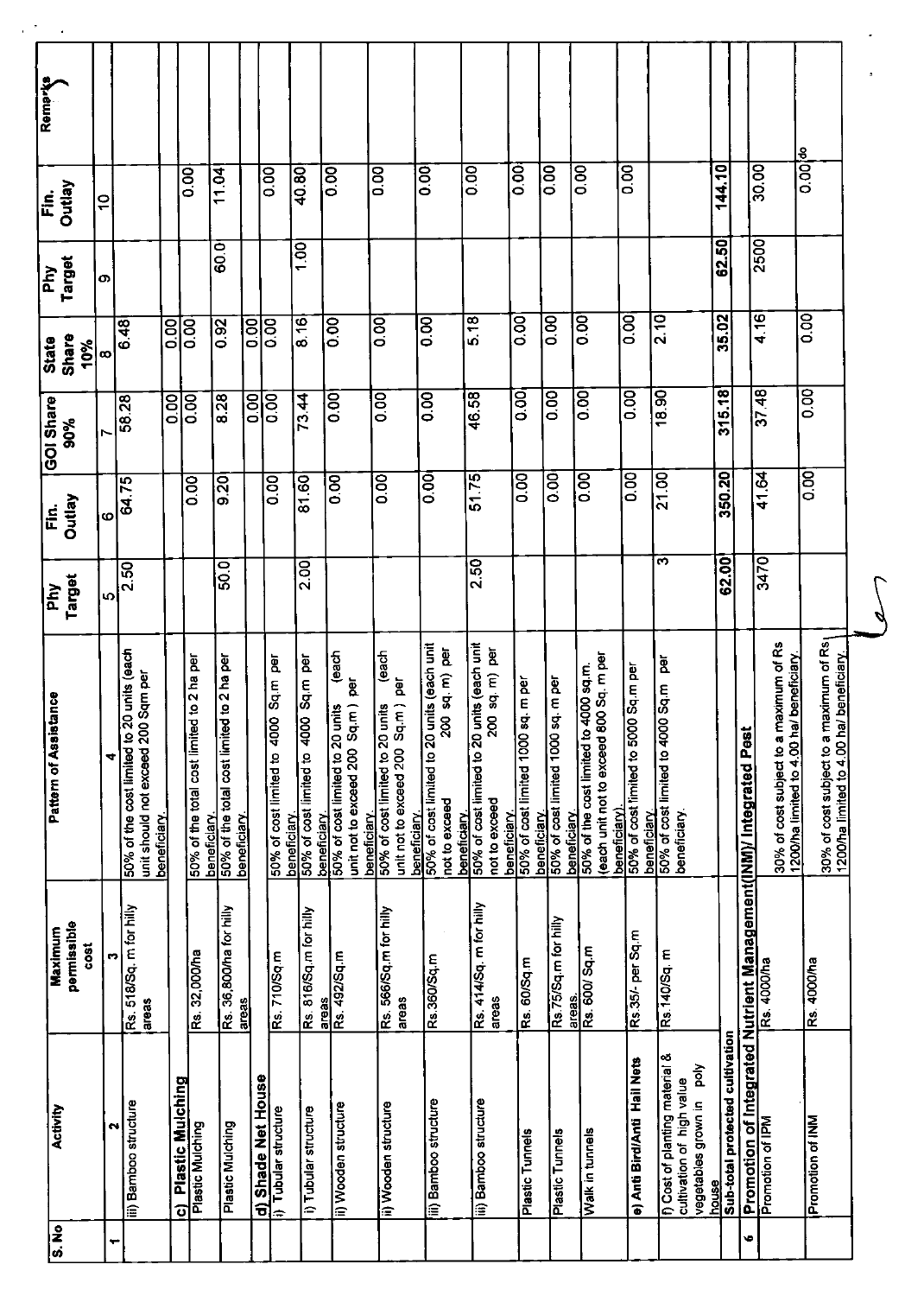|  |                  |                                                                                                                                                                                                                                                                                                 |                                                                                                                                                                                                                                                          |                             | o                                              |                                                                                              |                                                                  |                                                      |                                                           |                                                                     | œ                                      |                   |                                                                                                     |            |                                                           |                                                      |                                                    | ∸               | S. NQ                                               |
|--|------------------|-------------------------------------------------------------------------------------------------------------------------------------------------------------------------------------------------------------------------------------------------------------------------------------------------|----------------------------------------------------------------------------------------------------------------------------------------------------------------------------------------------------------------------------------------------------------|-----------------------------|------------------------------------------------|----------------------------------------------------------------------------------------------|------------------------------------------------------------------|------------------------------------------------------|-----------------------------------------------------------|---------------------------------------------------------------------|----------------------------------------|-------------------|-----------------------------------------------------------------------------------------------------|------------|-----------------------------------------------------------|------------------------------------------------------|----------------------------------------------------|-----------------|-----------------------------------------------------|
|  | ii) Power Tiller | famers)<br>i) Tractor (upto 20 PTO HP)<br>(SC, ST, Small & Marginal                                                                                                                                                                                                                             |                                                                                                                                                                                                                                                          | i) Tractor (upto 20 PTO HP) | Sub-total<br><u>Horticulture Mechanization</u> | container (30 kg), net, etc.<br>extractor (4 frame), food grade<br>Equipment including honey | <b>Hives</b>                                                     | Honey bee colony                                     | bee breeder                                               | (Public sector)<br>Production of bee<br>Production of nucleus stock | Pollination support through beekeeping | Total CoE         | Horticulture<br><b>Centre of Excellence for</b>                                                     | <u>ဂ္ဂ</u> | Including infrastructure<br>Agricultural Practices (GAP), | <b>Certification for Good</b><br>Sub-total INM / IPM | Disease forecasting unit (PSUs) Rs. 6.00 lakh/unit | N               | <b>Activity</b>                                     |
|  |                  | 3 00 lakh/unit                                                                                                                                                                                                                                                                                  |                                                                                                                                                                                                                                                          | 3.00 lakh/unit              |                                                | <b>Rs. 20,000/set</b>                                                                        | Rs 2000/per hive                                                 | frames<br>Rs.2000/colony of 8                        | colories by Rs. 10.00 lakh                                | <b>Rs. 20.00 lakh</b>                                               |                                        |                   | Rs. 1000.00 lakh/ centre                                                                            |            |                                                           | <b>Rs. 10,000/ha</b>                                 |                                                    | ω               | permissible<br>Maximum<br>1803                      |
|  |                  | subject to a maximum of Rs. 1.00 lakh<br>& Marginal famers, women farmers and<br>0.75 lakh/unit for general category<br><u>per unit</u><br>beneficiaries in NE states, 35% of cost,<br>farmers, and in the case if SC, ST, Small<br><u>per unit.</u><br>25% of cost, subject to a maximum of Rs | subject to a maximum of Rs. 1.00 lakh<br>0.75 lakh/unit for general category<br>& Marginal famers, women farmers and<br>beneficiaries in NE states, 35% of cost,<br>farmers, and in the case if SC, ST, Small<br>25% of cost, subject to a maximum of Rs |                             |                                                | beneficiary.<br>cost limited to one set per                                                  | beneficiary.<br>40% of the<br>40% of cost limited to 50 colonies | 40% of cost limited to 50 colonies /<br>beneficiary. | colonies / year<br>40% of cost for producing min. of 2000 | 100% of the cost.                                                   |                                        |                   | be established through bi-lateral co-<br>operation also.<br>100% of cost to public sector. This can |            | 4ha/beneficiary<br>50% of the cost for maximum of         |                                                      | 100 % of costs                                     | ٠               | Pattern of Assistance                               |
|  |                  | 23                                                                                                                                                                                                                                                                                              |                                                                                                                                                                                                                                                          |                             | <u>2202.00</u>                                 | 200                                                                                          | $\overrightarrow{000}$                                           | $\overline{5}$                                       | N                                                         |                                                                     |                                        | $\bullet$         |                                                                                                     |            |                                                           | $rac{1}{24}$                                         |                                                    | cn              | <b>Buel</b><br>$\overline{\mathsf{F}}$<br>ጁ         |
|  |                  | 23.00                                                                                                                                                                                                                                                                                           | 0.00                                                                                                                                                                                                                                                     |                             | 40.00                                          | 16.00                                                                                        | $\frac{8}{200}$                                                  | 8.00                                                 | 8.00                                                      | 0.00                                                                |                                        | 0.00              |                                                                                                     |            | <b>0.00</b>                                               | 41.64                                                | <b>0.00</b>                                        | တ               | Outlay<br>En:                                       |
|  |                  | 20.70                                                                                                                                                                                                                                                                                           | 0.00                                                                                                                                                                                                                                                     |                             | 36.00                                          | 14.40                                                                                        | 7.20                                                             | 7.20                                                 | 7.20                                                      | 0.00                                                                |                                        | $\overline{0.00}$ | 00.00                                                                                               |            | 0.00                                                      | 37.48                                                | 0.00                                               |                 | GOI Share<br>%06                                    |
|  |                  | 2.30                                                                                                                                                                                                                                                                                            | 0.00                                                                                                                                                                                                                                                     |                             | 4.00                                           | $\overrightarrow{09}$                                                                        | 08.0                                                             | 0.80                                                 | 08.0                                                      | O.OO                                                                |                                        | $\overline{0.00}$ | <b>0.00</b>                                                                                         |            |                                                           | $rac{10}{100}$                                       | 0.00                                               | $\infty$        | Share<br>State<br>$\frac{10\%}{\frac{1}{\sqrt{3}}}$ |
|  |                  | δ                                                                                                                                                                                                                                                                                               |                                                                                                                                                                                                                                                          |                             | $\overline{0.00}$                              |                                                                                              |                                                                  |                                                      |                                                           |                                                                     |                                        | 0                 |                                                                                                     |            |                                                           | <b>2500</b>                                          |                                                    | O               | Target<br><b>Aud</b>                                |
|  |                  | 20.00                                                                                                                                                                                                                                                                                           | $\overline{0.00}$                                                                                                                                                                                                                                        |                             | $\overline{8}$                                 | $\overline{50}$                                                                              | O.OO                                                             | $\overline{00}$                                      | oo                                                        | $\overline{0.00}$                                                   |                                        | le<br> a          |                                                                                                     |            |                                                           | $rac{1}{2}$                                          | o.oo                                               | $\vec{\bullet}$ | Outlay<br>EE.                                       |
|  |                  |                                                                                                                                                                                                                                                                                                 |                                                                                                                                                                                                                                                          |                             |                                                |                                                                                              |                                                                  |                                                      |                                                           |                                                                     |                                        |                   |                                                                                                     |            |                                                           |                                                      |                                                    |                 | Remarks                                             |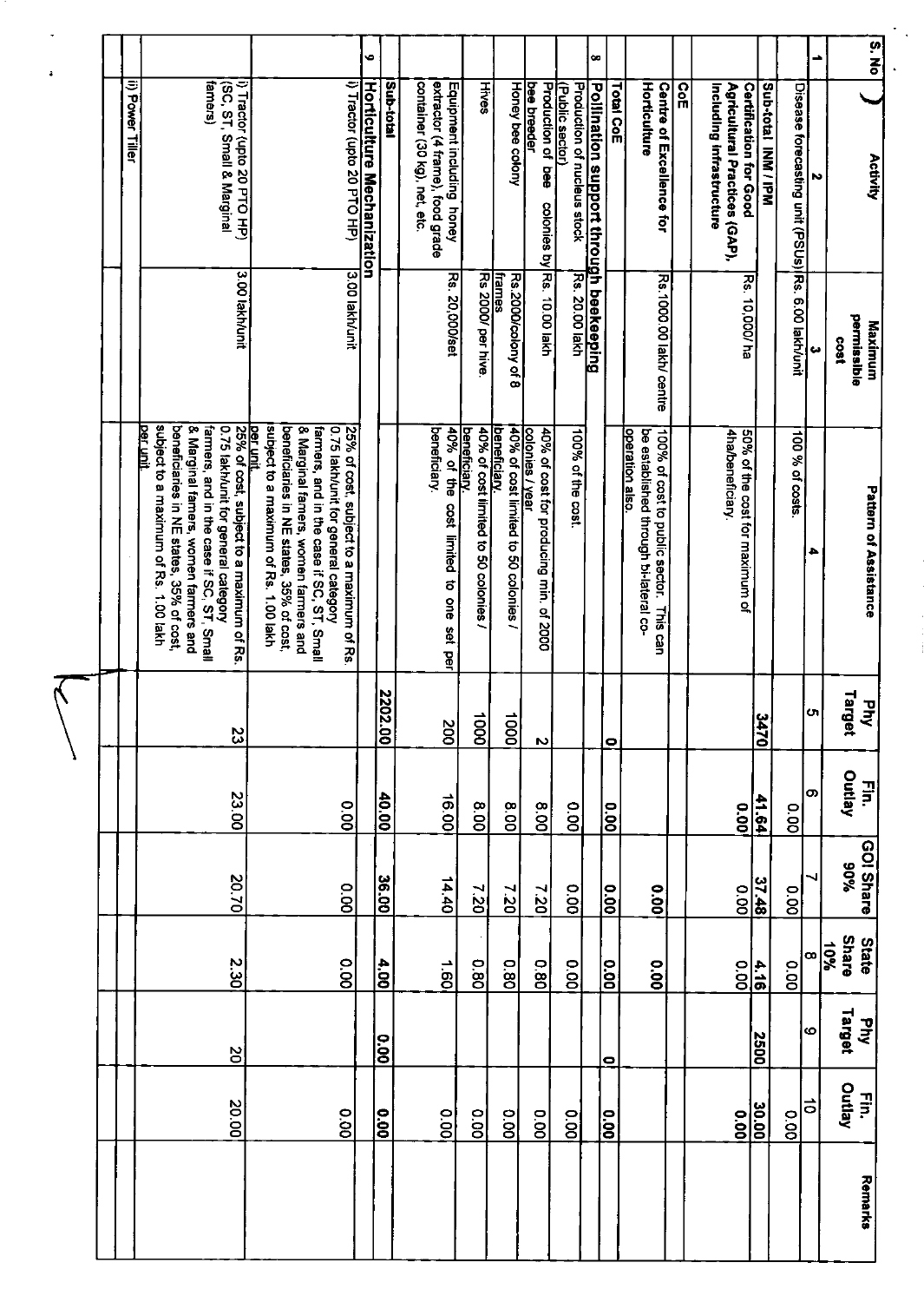| Ramr <sub>Y</sub>          |                            |                       |                                                                                                                                                                                                                                                                          |                                                                                                                                                                                                                                                                                                                        |                  |                                                   |                                                                                                                                                                                                                                                                   |                                                                                                                                                                                                                                                                                   |           |                                                                                                                   |                                 |                                                                                                                 |                                                      |                            |                                                |                                |                               |                                 |  |
|----------------------------|----------------------------|-----------------------|--------------------------------------------------------------------------------------------------------------------------------------------------------------------------------------------------------------------------------------------------------------------------|------------------------------------------------------------------------------------------------------------------------------------------------------------------------------------------------------------------------------------------------------------------------------------------------------------------------|------------------|---------------------------------------------------|-------------------------------------------------------------------------------------------------------------------------------------------------------------------------------------------------------------------------------------------------------------------|-----------------------------------------------------------------------------------------------------------------------------------------------------------------------------------------------------------------------------------------------------------------------------------|-----------|-------------------------------------------------------------------------------------------------------------------|---------------------------------|-----------------------------------------------------------------------------------------------------------------|------------------------------------------------------|----------------------------|------------------------------------------------|--------------------------------|-------------------------------|---------------------------------|--|
| $\tilde{\bar{\mathbb{E}}}$ | <b>Outlay</b>              | $\frac{1}{2}$         | 0.00                                                                                                                                                                                                                                                                     | 30.00                                                                                                                                                                                                                                                                                                                  |                  |                                                   | 0.00                                                                                                                                                                                                                                                              | 9.00                                                                                                                                                                                                                                                                              | 59.00     | 0.00                                                                                                              |                                 | $\overline{0}$                                                                                                  |                                                      |                            | $\overline{8}$                                 | 0.00                           |                               | 0.00                            |  |
| $\overline{\mathsf{P}}$    | Target                     | œ                     | $\overline{\bullet}$                                                                                                                                                                                                                                                     | $\overline{q}$                                                                                                                                                                                                                                                                                                         |                  |                                                   |                                                                                                                                                                                                                                                                   | 1500                                                                                                                                                                                                                                                                              | 1560.00   |                                                                                                                   |                                 |                                                                                                                 |                                                      |                            |                                                |                                |                               |                                 |  |
| <b>State</b>               | Share<br>10%               | $\infty$              | $\overline{0.00}$                                                                                                                                                                                                                                                        | 3.00                                                                                                                                                                                                                                                                                                                   |                  |                                                   | $\overline{0.00}$                                                                                                                                                                                                                                                 | 0.60                                                                                                                                                                                                                                                                              | 5.90      | 0.00                                                                                                              |                                 | $\overline{0.00}$                                                                                               | ioo<br>o                                             | 00.0                       | 0.50                                           | O.OO                           | $\overline{5}$                | $\overline{00}$                 |  |
| GOI Share                  | 90%                        |                       | 0.00                                                                                                                                                                                                                                                                     | 27.00                                                                                                                                                                                                                                                                                                                  |                  |                                                   | 0.00                                                                                                                                                                                                                                                              | 5.40                                                                                                                                                                                                                                                                              | 53.10     | $\overline{0.00}$                                                                                                 |                                 | 0.00                                                                                                            | $\overline{0.00}$                                    | $\overline{0.00}$          | 4.50                                           | 0.00                           | 0.00                          | $\overline{0.00}$               |  |
| <u>ក្ដុំ</u>               | <b>Outlay</b>              | $\boldsymbol{\omega}$ | $\overline{0.00}$                                                                                                                                                                                                                                                        | 30.00                                                                                                                                                                                                                                                                                                                  |                  |                                                   | $\overline{0}$                                                                                                                                                                                                                                                    | 6.00                                                                                                                                                                                                                                                                              | 59.00     | $\overline{0.00}$                                                                                                 |                                 | 8<br>oo                                                                                                         | $\overline{0.00}$                                    |                            | $\frac{8}{5}$                                  | 0.00                           |                               |                                 |  |
| $\frac{M}{10}$             | Target                     | Ю                     | 0                                                                                                                                                                                                                                                                        | $\mathbf{a}$                                                                                                                                                                                                                                                                                                           |                  |                                                   |                                                                                                                                                                                                                                                                   | 1000                                                                                                                                                                                                                                                                              | 1063      |                                                                                                                   |                                 |                                                                                                                 |                                                      |                            | 500                                            |                                |                               |                                 |  |
| tance<br>Pattern of Assist |                            | ₹                     | Marginal farmers, women farmers and<br>beneficiaries in NE states, subject of a<br>Rs.0.40<br>ST, Small &<br>farmers<br>general category<br>৳<br>maximum of Rs. 0.50 lakh/unit.<br>maximum<br>case if SC,<br>G,<br>$\tilde{\mathbf{e}}$<br>and in the<br>ខ្<br>lakh/unit | and<br>Rs.0.60<br>subject of a<br>Small <sub>&amp;</sub><br>farmers<br>women farmers<br>general category<br>case if SC, ST,<br>$\sigma$<br><u>unit</u><br>a maximum<br>beneficiaries in NE states,<br>maximum of Rs. 0.75 lakh/<br>and in the case if<br>Marginal farmers,<br>lakh/unit for<br>$\mathbf{Q}$<br>Subject |                  |                                                   | and<br>ST, Small &<br>subject of a<br>Rs.0.005<br>farmers<br>Marginal farmers, women farmers<br>general category<br>maximum of Rs. 0.006 lakh/unit<br>ō<br>beneficiaries in NE states,<br>a maximum<br>and in the case if SC,<br>$\overline{9}$<br>9<br>lakh/unit | Rs.0.005<br>ST, Small &<br>and<br>G<br>ø<br>farmers,<br>subject of<br>tarmers<br>general category<br>maximum of Rs. 0.006 lakh/unit.<br>đ<br>beneficiaries in NE states,<br>women<br>a maximum<br>ပ္တ<br>and in the case if<br>Marginal tarmers,<br>lakh/unit for<br>9<br>Subject |           | 75 % of cost in farmers' field and 100% of<br>Public Sector,<br>cost in farms belonging to<br>SAUs etc. No change |                                 | infrastructure<br>$\equiv$<br>100% of the cost in first year.<br>subsequent years, cost of<br>not to be claimed | 100% of the cost.                                    |                            | 100% of the cost.                              | 100% of the cost.              |                               | 100% of the cost.               |  |
| Maximum                    | permissible<br><b>COST</b> | m                     | Subject<br>1.00 lakh per unit                                                                                                                                                                                                                                            | 1.50 lakh per unit                                                                                                                                                                                                                                                                                                     |                  |                                                   | Subject<br>0.012 lakh per unit                                                                                                                                                                                                                                    | 0.012 lakh per unit                                                                                                                                                                                                                                                               |           | Rs. 25.00 lakh                                                                                                    |                                 | Rs. 20.00 lakh / unit                                                                                           |                                                      | <b>Training of farmers</b> | Rs. 1000/day per farmer<br>including transport | Project based as per<br>actual | (e) Exposure visit of farmers | Project based as per<br>actual. |  |
| Activity                   |                            | ત્ય                   | a) Power tiller (below 8 BHP)<br>Marginal<br>ø<br>Small<br><b>δ</b><br>famers)<br>ပ္လ                                                                                                                                                                                    | b) Power tiller (8 BHP & above)                                                                                                                                                                                                                                                                                        | (v) PP Equipment | Manual Sprayer (Knapsack/foot<br>operated sprayer | a) General                                                                                                                                                                                                                                                        | b) SC/STetc                                                                                                                                                                                                                                                                       | Sub-total | through demonstration/ Front<br><b>Technology Dissemination</b><br>Line Demonstration (FLD)                       | Human Resource Development (HRD | <b>HRD</b> for Supervisors &<br>Entrepreneurs                                                                   | HRD for Gardeners/Skill Develo Rs. 15.00 lakh / unit |                            | Within the State                               | Outside the state              |                               | Outside the State               |  |
| $\frac{1}{3}$              |                            | ↽                     |                                                                                                                                                                                                                                                                          |                                                                                                                                                                                                                                                                                                                        |                  |                                                   |                                                                                                                                                                                                                                                                   |                                                                                                                                                                                                                                                                                   |           |                                                                                                                   | $\mathbf{R}$                    |                                                                                                                 |                                                      |                            |                                                |                                |                               |                                 |  |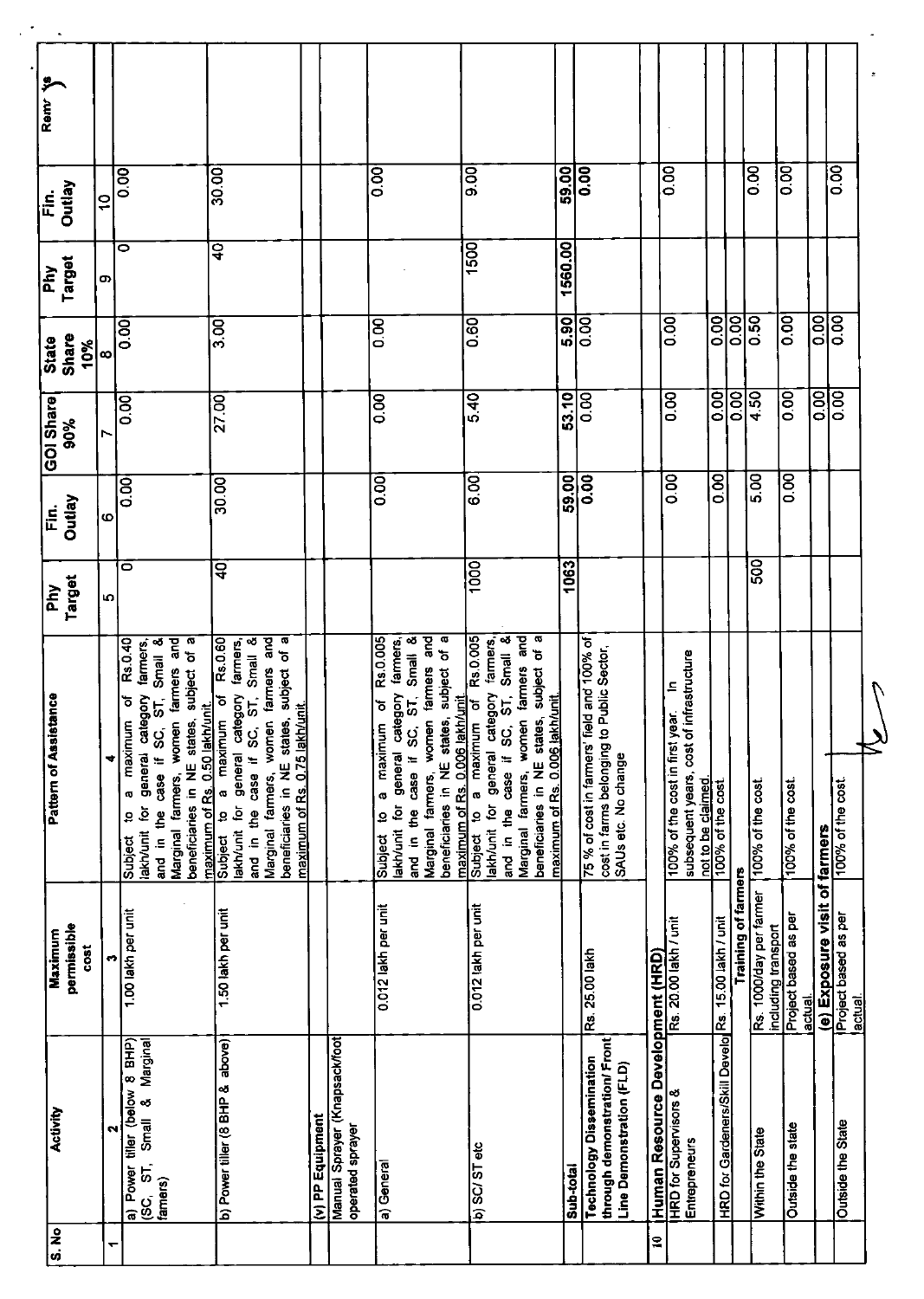| 22.50<br>20.25                       | 225                    |        |
|--------------------------------------|------------------------|--------|
| 00.00<br>0.00                        | 0.00                   |        |
| 37.50<br>33.75                       | 3.75                   |        |
| 0.00<br>o.oo                         | o.oo                   |        |
| 00.0<br>0.00                         | o.oo                   |        |
| 0.00<br>00.00                        | 0.00                   |        |
| 0.00                                 | o.oo                   |        |
| 120.00<br>108.00                     | 12.00                  | 23     |
| $\frac{5.00}{5}$<br>$\frac{4.50}{3}$ | $\overline{0.50}$      | ဗွ     |
| 0.00<br>00.00                        | 0.00                   |        |
| 0.00                                 | 0.00                   | 98     |
| O.O<br>o.oo                          | oo<br>S                |        |
| $\overline{0.00}$                    | $\frac{1}{100}$        |        |
| o.oo<br>O.OO                         | 0.00                   |        |
|                                      | $\infty$               | O      |
| Outlay<br>%06                        | <b>Share</b><br>$-6\%$ | Target |
| $\vec{r}$<br>GOI Share               | <b>State</b>           | Phy    |

 $\sqrt{2}$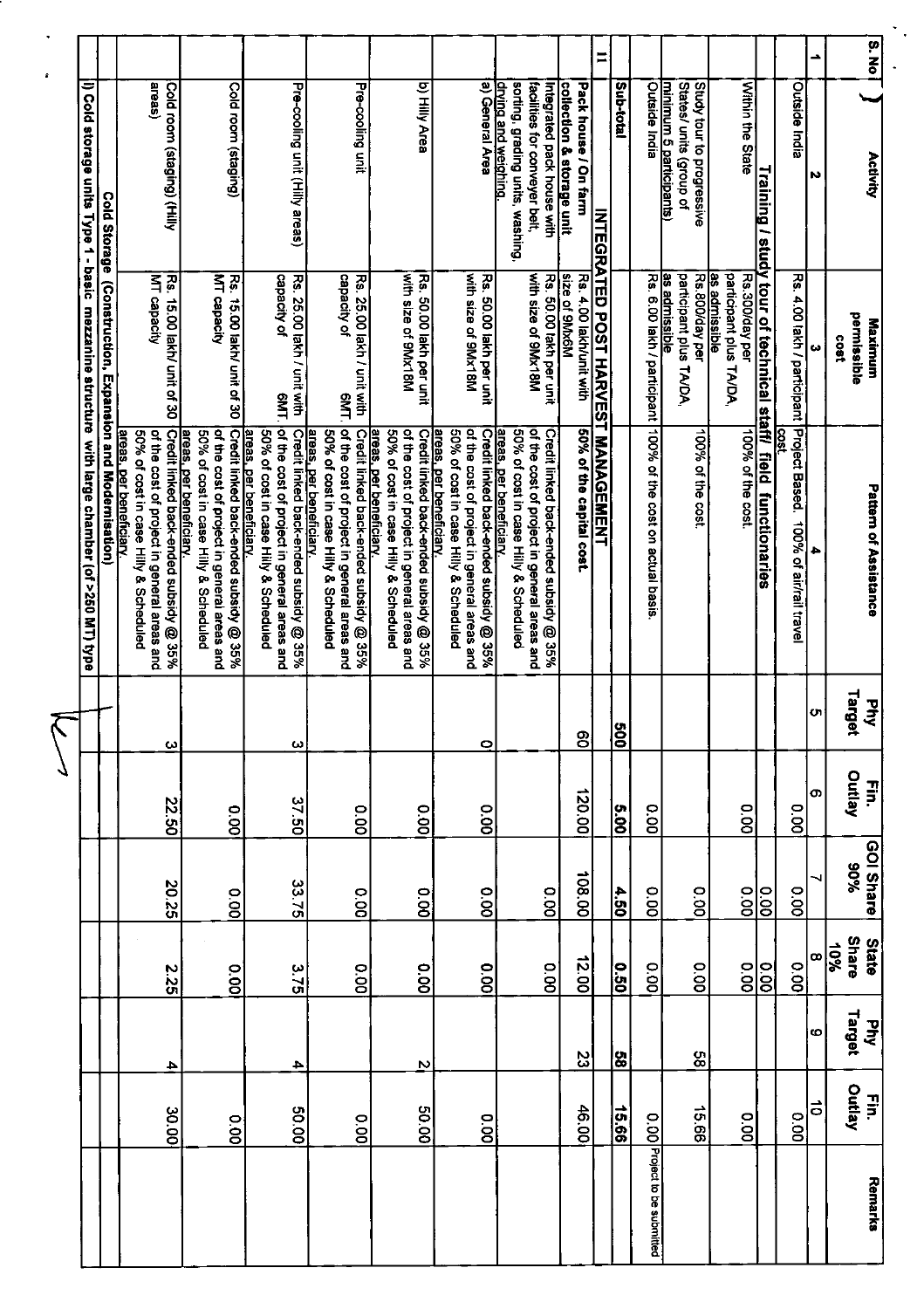| معر<br>Remr                  |                              |               |                                                                                                                                                           |                                                                                                                                                           |                                                                                             |                                                                                                                                                           | 0.00 <sup></sup> Project to be submitted                                                                                                                     |                                        |                                                                                                                                                                      |                                                                                                                                                                 |                                              | Capcity 10 MT                              |                                                 |                                           |                                                                                                                                                              | 68.75 Project to be submitted                                                                                                                                             |                                                             |           |                                                       |  |
|------------------------------|------------------------------|---------------|-----------------------------------------------------------------------------------------------------------------------------------------------------------|-----------------------------------------------------------------------------------------------------------------------------------------------------------|---------------------------------------------------------------------------------------------|-----------------------------------------------------------------------------------------------------------------------------------------------------------|--------------------------------------------------------------------------------------------------------------------------------------------------------------|----------------------------------------|----------------------------------------------------------------------------------------------------------------------------------------------------------------------|-----------------------------------------------------------------------------------------------------------------------------------------------------------------|----------------------------------------------|--------------------------------------------|-------------------------------------------------|-------------------------------------------|--------------------------------------------------------------------------------------------------------------------------------------------------------------|---------------------------------------------------------------------------------------------------------------------------------------------------------------------------|-------------------------------------------------------------|-----------|-------------------------------------------------------|--|
| Fin.                         | Outlay                       | $\frac{1}{2}$ | 0.00                                                                                                                                                      | $\overline{0.00}$                                                                                                                                         |                                                                                             |                                                                                                                                                           |                                                                                                                                                              |                                        | $\overline{0.00}$                                                                                                                                                    | 26.00                                                                                                                                                           | $\overline{0}$                               | 10.00                                      | 0.00                                            |                                           | 0.00                                                                                                                                                         |                                                                                                                                                                           | 0.00                                                        | 280.75    |                                                       |  |
| $\overline{H}$               | Target                       | თ             |                                                                                                                                                           |                                                                                                                                                           |                                                                                             |                                                                                                                                                           |                                                                                                                                                              |                                        |                                                                                                                                                                      | $\sim$                                                                                                                                                          | 0                                            | $\sim$                                     |                                                 |                                           |                                                                                                                                                              | 5                                                                                                                                                                         |                                                             | 42.00     |                                                       |  |
| <b>State</b>                 | Share<br>10%                 | œ             | 0.00                                                                                                                                                      | 0.00                                                                                                                                                      |                                                                                             | 0.00                                                                                                                                                      | 0.00                                                                                                                                                         |                                        | 0.00                                                                                                                                                                 | 0.00                                                                                                                                                            | $\overline{0.00}$                            | $\overline{10}$                            | $\overline{0}$                                  |                                           | $\overline{5}$                                                                                                                                               | 2750                                                                                                                                                                      | $\overline{\text{SO}}$                                      | 46.50     |                                                       |  |
| GOI Share                    | 90%                          | r             | 0.00                                                                                                                                                      | 0.00                                                                                                                                                      |                                                                                             | 0.00                                                                                                                                                      | 0.00                                                                                                                                                         |                                        | 0.00                                                                                                                                                                 | 8.00                                                                                                                                                            | 800                                          | $\frac{8}{9}$                              | 0.00                                            |                                           | 0.00                                                                                                                                                         | 24750                                                                                                                                                                     | 0.00                                                        | 418.50    |                                                       |  |
| Fin.                         | <b>Outlay</b>                | စ             | 0.00                                                                                                                                                      | 0.00                                                                                                                                                      |                                                                                             |                                                                                                                                                           | 0.00                                                                                                                                                         |                                        | 0.00                                                                                                                                                                 | 0.00                                                                                                                                                            | $\overline{\text{SO}}$                       | 10.00                                      | 0.00                                            |                                           | 0.00                                                                                                                                                         | 275.00                                                                                                                                                                    | 0.00                                                        | 465.00    |                                                       |  |
| $\overline{\mathsf{p}}$      | Target                       | Ю             | ۰                                                                                                                                                         | 0                                                                                                                                                         |                                                                                             |                                                                                                                                                           |                                                                                                                                                              |                                        |                                                                                                                                                                      |                                                                                                                                                                 | 0                                            | $\mathbf{\sim}$                            | 0                                               |                                           |                                                                                                                                                              | $\Omega$                                                                                                                                                                  |                                                             | 88.00     |                                                       |  |
| <b>Pattern of Assistance</b> |                              | ₹             | Credit linked back-ended subsidy @ 35%<br>of the cost of project in general areas and<br>50% of cost in case Hilly & Scheduled<br>areas, per beneficiary. | Credit linked back-ended subsidy @ 35%<br>of the cost of project in general areas and<br>50% of cost in case Hilly & Scheduled<br>areas, per beneficiary. | ii) Cold Storage Unit Type 2 - PEB structure for multiple temperature and product use, more | Credit linked back-ended subsidy @ 35%<br>of the cost of project in general areas and<br>50% of cost in case Hilly & Scheduled<br>areas, per beneficiary. | of the cost of project in general areas and<br>Credit linked back-ended subsidy @ 35%<br>Scheduled<br>50% of cost in case Hilly &<br>areas, per beneficiary. |                                        | of the cost of project in general areas and<br>ubsidy @ 35%<br>& Scheduled<br>50% of cost in case of Hilly<br>Credit linked back-ended sr<br>areas, per beneficiary. | of the cost of project in general areas and<br>Credit linked back-ended subsidy @ 35%<br>& Scheduled<br>50% of cost in case of Hilly<br>areas, per beneficiary. | နှံ                                          | ခဲ့                                        | 50% of the total cost.                          |                                           | Credit linked back-ended subsidy @ 40%<br>of the capital cost of project in general<br>Scheduled areas, per beneficiary.<br>areas and 55% in case of Hilly & | Credit linked back-ended subsidy @ 40%<br>of the capital cost of project in general<br>areas and 55% in case of Hilly &<br><u>Teici</u><br>of the capital cost of project | Scheduled areas, per benef<br>50% of the total cost.        |           | OF MARKETING INFRASTRUCTURE FOR HORTICULTURAL PRODUCE |  |
| Maximum                      | permissible<br>$\frac{1}{2}$ | m             | Rs. 8,000MT, (max<br>5,000 MT capacity)                                                                                                                   | Rs. 8,000MT, (max<br>5,000 MT capacity)                                                                                                                   |                                                                                             | Rs. 10,000MT, (max<br>5,000 MT capacity)                                                                                                                  | Rs. 10,000MT, (max<br>5,000 MT сарасіty)                                                                                                                     |                                        | capacity, but not below 4<br>prorata basis for lesser<br>Rs. 26.00 lakh for 9 MT<br>(NHM & HMNEH), and<br>Ę                                                          | capacity, but not below 4<br>Rs. 26.00 lakh for 9 MT<br>prorata basis for lesser<br>(NHM & HMNEH), and<br>₹                                                     | Rs. 1.00 lakh/MT.                            | Rs. 1.00 lakh/MT.                          | Rs. 5.00 lakh/unit                              |                                           | Rs. 25.00 lakh/unit.                                                                                                                                         | Rs. 25.00 lakh/unit                                                                                                                                                       |                                                             |           |                                                       |  |
| Activity                     |                              | N             | a) General Area                                                                                                                                           | b) Hilly Area                                                                                                                                             |                                                                                             | a) General Area                                                                                                                                           | b) Hilly Area                                                                                                                                                | Refer vans/ containers (general areas) | a) General Area                                                                                                                                                      | b) Hilly Area                                                                                                                                                   | project in general areas<br>Ripening chamber | project in Hilly areas<br>Ripening chamber | Evaporative / low energy<br>cool chamber (8 MT) | Primary/ Mobile / Minimal processing unit | a) General Area                                                                                                                                              | eəry AliH (q                                                                                                                                                              | Pusa Zero energy cool chamber Rs. 4000 per unit<br>(100 kg) | Sub-total | <b>ESTABLISHMENT</b>                                  |  |
| $rac{1}{3}$                  |                              | ↽             |                                                                                                                                                           |                                                                                                                                                           |                                                                                             |                                                                                                                                                           |                                                                                                                                                              |                                        |                                                                                                                                                                      |                                                                                                                                                                 |                                              |                                            |                                                 |                                           |                                                                                                                                                              |                                                                                                                                                                           |                                                             |           | 12                                                    |  |